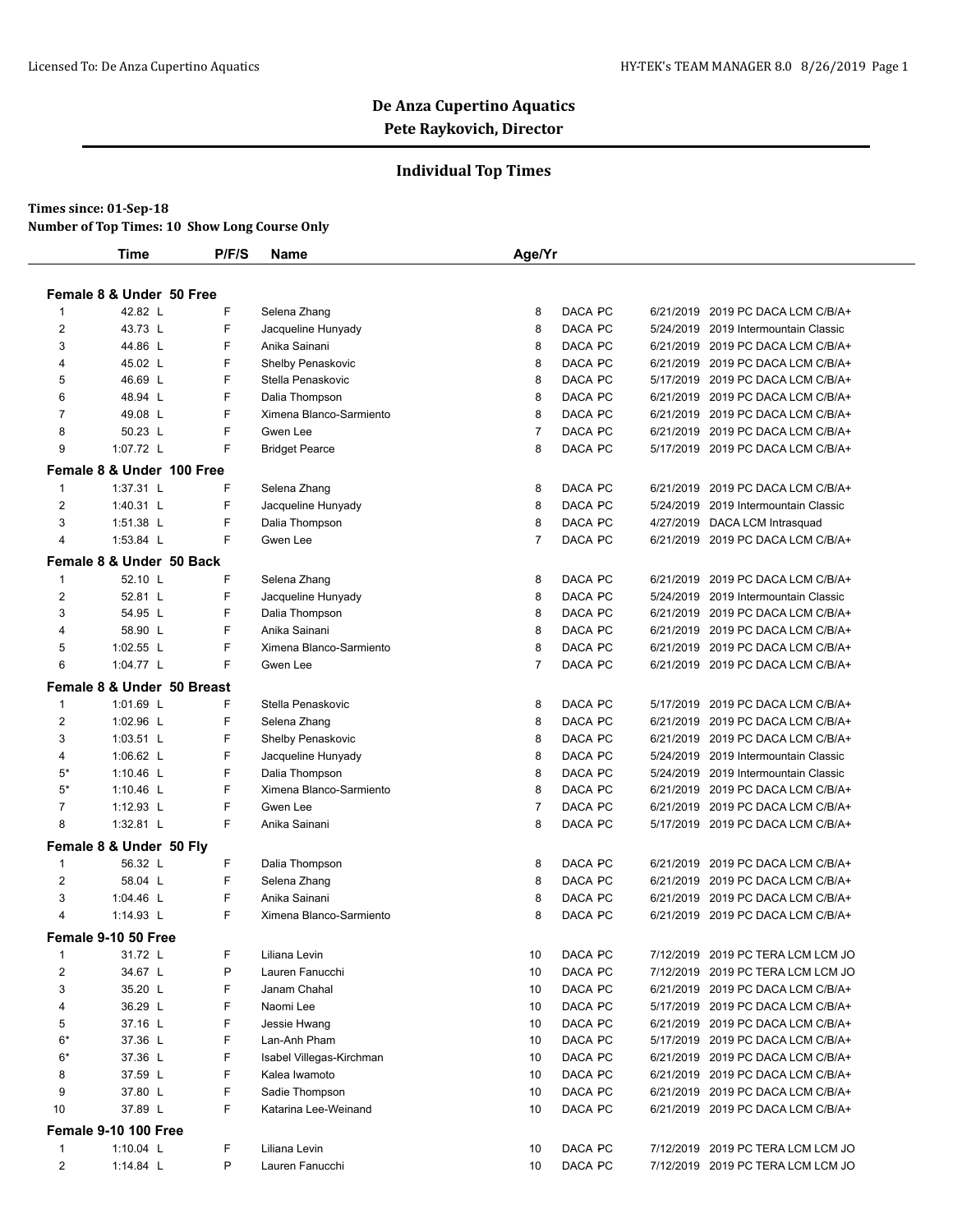### **Individual Top Times**

|                         | <b>Time</b>           | P/F/S  | Name                     | Age/Yr |         |           |                                      |  |
|-------------------------|-----------------------|--------|--------------------------|--------|---------|-----------|--------------------------------------|--|
| 3                       | 1:20.77 L             | F      | Naomi Lee                | 10     | DACA PC |           | 5/17/2019 2019 PC DACA LCM C/B/A+    |  |
| 4                       | 1:23.24 L             | F      | Janam Chahal             | 10     | DACA PC |           | 5/17/2019 2019 PC DACA LCM C/B/A+    |  |
| 5                       | 1:24.97 L             | F      | Lan-Anh Pham             | 10     | DACA PC |           | 5/17/2019 2019 PC DACA LCM C/B/A+    |  |
| 6                       | 1:27.92 L             | F      | Sophie Chen              | 9      | DACA PC |           | 6/21/2019 2019 PC DACA LCM C/B/A+    |  |
| $\overline{7}$          | 1:28.94 L             | F      | Allison Chang            | 10     | DACA PC |           | 6/21/2019 2019 PC DACA LCM C/B/A+    |  |
| 8                       |                       | F      |                          |        |         |           |                                      |  |
|                         | 1:31.91 L             |        | Pranavi Pasupulati       | 9      | DACA PC |           | 6/21/2019 2019 PC DACA LCM C/B/A+    |  |
| 9                       | 1:32.31 L             | F<br>F | Joanne Fong              | 9      | DACA PC |           | 6/21/2019 2019 PC DACA LCM C/B/A+    |  |
| 10                      | $1:33.41$ L           |        | Katarina Lee-Weinand     | 10     | DACA PC |           | 5/24/2019 2019 Intermountain Classic |  |
|                         | Female 9-10 200 Free  |        |                          |        |         |           |                                      |  |
| 1                       | 2:38.05 L             | F      | Liliana Levin            | 10     | DACA PC | 6/21/2019 | 2019 PC DACA LCM C/B/A+              |  |
| $\overline{2}$          | 2:41.66 L             | P      | Lauren Fanucchi          | 10     | DACA PC |           | 7/12/2019 2019 PC TERA LCM LCM JO    |  |
| 3                       | 2:53.47 L             | F      | Janam Chahal             | 10     | DACA PC |           | 6/21/2019 2019 PC DACA LCM C/B/A+    |  |
| 4                       | 3:14.59 L             | F      | Sadie Thompson           | 10     | DACA PC | 6/21/2019 | 2019 PC DACA LCM C/B/A+              |  |
| 5                       | 3:24.43 L             | F      | Stefania Estala Steclaru | 10     | DACA PC |           | 5/24/2019 2019 Intermountain Classic |  |
| 6                       | 3:26.21 L             | F      | Joanne Fong              | 9      | DACA PC |           | 6/21/2019 2019 PC DACA LCM C/B/A+    |  |
| $\overline{7}$          | 3:30.35 L             | F      | Tina Zhang               | 9      | DACA PC | 6/21/2019 | 2019 PC DACA LCM C/B/A+              |  |
| 8                       | 3:40.17 L             | F      | Maleia Parris            | 10     | DACA PC |           | 6/21/2019 2019 PC DACA LCM C/B/A+    |  |
|                         | Female 9-10 400 Free  |        |                          |        |         |           |                                      |  |
| 1                       | 5:36.02 L             | F      | Lauren Fanucchi          | 10     | DACA PC |           | 6/21/2019 2019 PC DACA LCM C/B/A+    |  |
| 2                       | 6:13.03 L             | F      | Janam Chahal             | 10     | DACA PC |           | 6/21/2019 2019 PC DACA LCM C/B/A+    |  |
| 3                       | 6:40.17 L             | F      | Lan-Anh Pham             | 10     | DACA PC |           | 6/21/2019 2019 PC DACA LCM C/B/A+    |  |
| 4                       | 7:02.18 L             | F      | Sophie Chen              | 9      | DACA PC |           | 6/21/2019 2019 PC DACA LCM C/B/A+    |  |
| 5                       | 7:21.57 L             | F      | Tina Zhang               | 9      | DACA PC |           | 6/21/2019 2019 PC DACA LCM C/B/A+    |  |
| 6                       | 7:25.44 L             | F      | <b>Hope Stenfort</b>     | 10     | DACA PC |           | 6/21/2019 2019 PC DACA LCM C/B/A+    |  |
|                         | Female 9-10 50 Back   |        |                          |        |         |           |                                      |  |
| $\mathbf{1}$            | 36.75 L               | F      | Liliana Levin            | 10     | DACA PC | 7/12/2019 | 2019 PC TERA LCM LCM JO              |  |
| $\overline{2}$          | 39.41 L               | F      | Janam Chahal             | 10     | DACA PC |           | 6/21/2019 2019 PC DACA LCM C/B/A+    |  |
| 3                       | 40.45 L               | F      | Lan-Anh Pham             | 10     | DACA PC |           | 6/21/2019 2019 PC DACA LCM C/B/A+    |  |
| 4                       | 42.61 L               | F      | Naomi Lee                | 10     | DACA PC |           | 5/17/2019 2019 PC DACA LCM C/B/A+    |  |
| 5                       | 43.08 L               | F      | Katarina Lee-Weinand     | 10     | DACA PC |           | 6/21/2019 2019 PC DACA LCM C/B/A+    |  |
| 6                       | 43.32 L               | F      | Lauren Fanucchi          | 10     | DACA PC |           | 5/17/2019 2019 PC DACA LCM C/B/A+    |  |
| $\overline{7}$          | 44.33 L               | F      | Jessie Hwang             | 10     | DACA PC | 6/21/2019 | 2019 PC DACA LCM C/B/A+              |  |
| 8                       | 45.30 L               | F      | Riya Bhattacharjee       | 10     | DACA PC |           | 6/21/2019 2019 PC DACA LCM C/B/A+    |  |
| 9                       | 48.68 L               | F      | <b>Hope Stenfort</b>     | 10     | DACA PC |           | 5/17/2019 2019 PC DACA LCM C/B/A+    |  |
| 10                      | 48.94 L               | F      | Joanne Fong              | 9      | DACA PC |           | 6/21/2019 2019 PC DACA LCM C/B/A+    |  |
|                         | Female 9-10 100 Back  |        |                          |        |         |           |                                      |  |
| 1                       | 1:24.77 L             | P      | Liliana Levin            | 10     | DACA PC |           | 7/12/2019 2019 PC TERA LCM LCM JO    |  |
| 2                       | 1:26.15 $L$           | Ρ      | Janam Chahal             | 10     | DACA PC |           | 7/12/2019   2019 PC TERA LCM LCM JO  |  |
| 3                       | 1:26.35 L             | F      | Lauren Fanucchi          | 10     | DACA PC |           | 6/21/2019 2019 PC DACA LCM C/B/A+    |  |
| 4                       | 1:31.79 L             | F      | Naomi Lee                | 10     | DACA PC |           | 5/17/2019 2019 PC DACA LCM C/B/A+    |  |
| 5                       | 1:33.92 $\lfloor$     | F      | Jessie Hwang             | 10     | DACA PC |           | 6/21/2019 2019 PC DACA LCM C/B/A+    |  |
| 6                       | 1:34.34 L             | F      | Lan-Anh Pham             | 10     | DACA PC |           | 5/17/2019 2019 PC DACA LCM C/B/A+    |  |
| 7                       | 1:36.01 $L$           | F      | Katarina Lee-Weinand     | 10     | DACA PC |           | 5/24/2019 2019 Intermountain Classic |  |
| 8                       | 1:47.56 L             | F      | Sadie Thompson           | 10     | DACA PC |           | 5/24/2019 2019 Intermountain Classic |  |
| 9                       | 1:47.86 L             | F      | Hope Stenfort            | 10     | DACA PC |           | 5/17/2019 2019 PC DACA LCM C/B/A+    |  |
| 10                      | 1:48.09 L             | F      | Tina Zhang               | 9      | DACA PC |           | 6/21/2019 2019 PC DACA LCM C/B/A+    |  |
|                         | Female 9-10 50 Breast |        |                          |        |         |           |                                      |  |
| 1                       | 44.73 L               | P      | Janam Chahal             | 10     | DACA PC |           | 7/12/2019 2019 PC TERA LCM LCM JO    |  |
| $\overline{\mathbf{c}}$ | 45.15 L               | F      | Lauren Fanucchi          | 10     | DACA PC |           | 6/21/2019 2019 PC DACA LCM C/B/A+    |  |
| 3                       | 45.41 L               | F      | Liliana Levin            | 10     | DACA PC |           | 6/21/2019 2019 PC DACA LCM C/B/A+    |  |
|                         |                       |        |                          |        |         |           |                                      |  |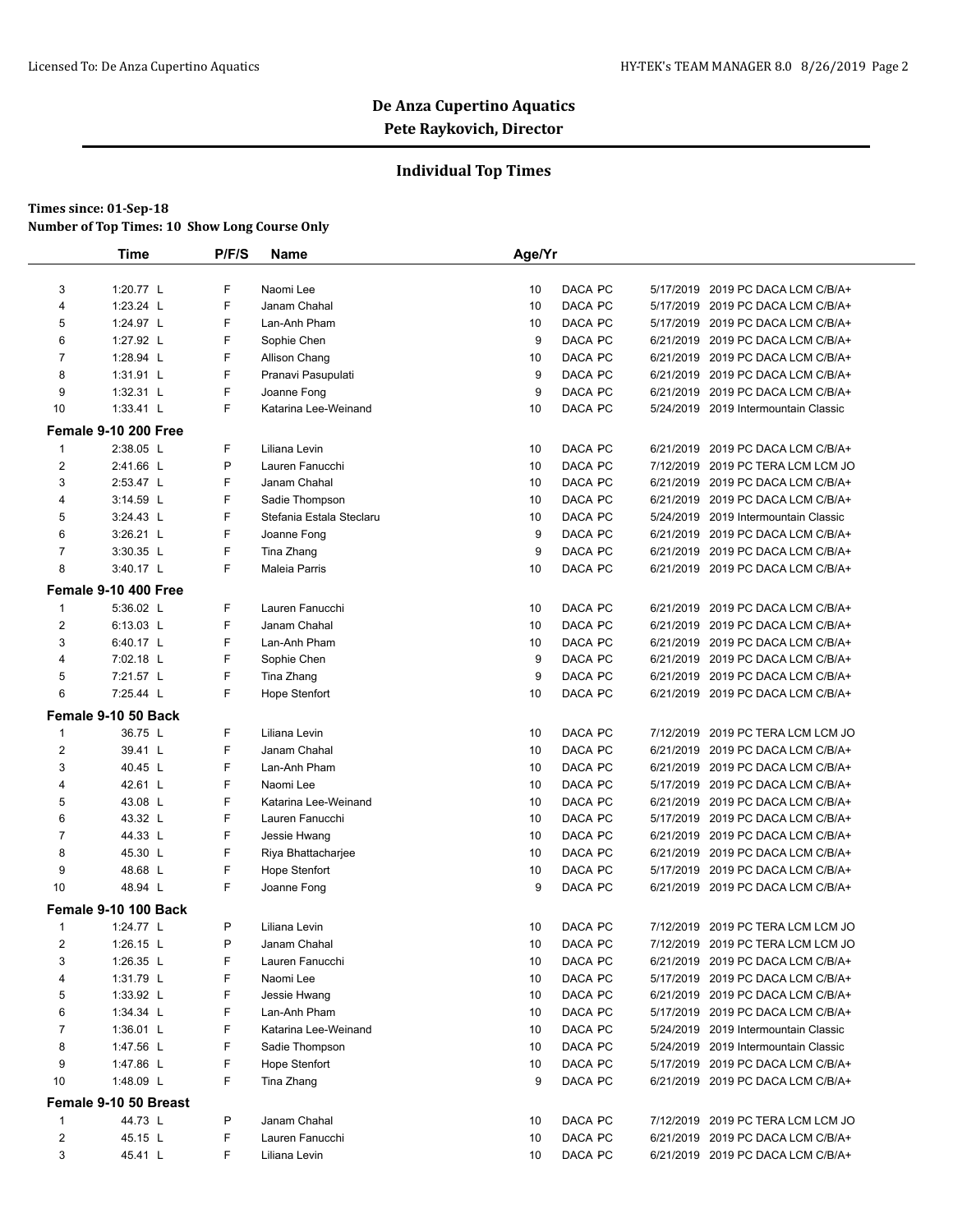### **Individual Top Times**

|                                | <b>Time</b>                 | P/F/S | <b>Name</b>                   | Age/Yr |                    |           |                                      |
|--------------------------------|-----------------------------|-------|-------------------------------|--------|--------------------|-----------|--------------------------------------|
| 4                              | 47.62 L                     | F     | Jessie Hwang                  | 10     | DACA PC            |           | 6/21/2019 2019 PC DACA LCM C/B/A+    |
| 5                              | 48.19 L                     | F     | Isabel Villegas-Kirchman      | 10     | DACA PC            |           | 6/21/2019 2019 PC DACA LCM C/B/A+    |
| 6                              | 51.40 L                     | F     | <b>Hope Stenfort</b>          | 10     | DACA PC            |           | 5/17/2019 2019 PC DACA LCM C/B/A+    |
| $\overline{7}$                 | 52.15 L                     | F     | Joanne Fong                   | 9      | DACA PC            |           | 6/21/2019 2019 PC DACA LCM C/B/A+    |
| 8                              | 53.95 L                     | F     | Katarina Lee-Weinand          | 10     | DACA PC            |           | 5/17/2019 2019 PC DACA LCM C/B/A+    |
| 9                              | 54.18 L                     | F     | Kalea Iwamoto                 | 10     | DACA PC            |           | 6/21/2019 2019 PC DACA LCM C/B/A+    |
| 10                             | 54.39 L                     | F     | Sophie Chen                   | 9      | DACA PC            |           | 5/17/2019 2019 PC DACA LCM C/B/A+    |
|                                |                             |       |                               |        |                    |           |                                      |
|                                | Female 9-10 100 Breast      | F     |                               |        |                    |           |                                      |
| $\mathbf{1}$<br>$\overline{2}$ | 1:38.75 L                   | P     | Liliana Levin<br>Janam Chahal | 10     | DACA PC<br>DACA PC |           | 6/21/2019 2019 PC DACA LCM C/B/A+    |
|                                | 1:39.24 L                   |       |                               | 10     |                    |           | 7/12/2019 2019 PC TERA LCM LCM JO    |
| 3                              | 1:40.45 L                   | F     | Lauren Fanucchi               | 10     | DACA PC            |           | 6/21/2019 2019 PC DACA LCM C/B/A+    |
| 4                              | 1:45.53 L                   | F     | Jessie Hwang                  | 10     | DACA PC            |           | 6/21/2019 2019 PC DACA LCM C/B/A+    |
| 5                              | 1:52.52 L                   | F     | <b>Hope Stenfort</b>          | 10     | DACA PC            |           | 5/17/2019 2019 PC DACA LCM C/B/A+    |
| 6                              | 1:55.14 L                   | F     | Isabel Villegas-Kirchman      | 10     | DACA PC            |           | 6/21/2019 2019 PC DACA LCM C/B/A+    |
| $\overline{7}$                 | 1:55.19 L                   | F     | Tina Zhang                    | 9      | DACA PC            |           | 6/21/2019 2019 PC DACA LCM C/B/A+    |
| 8                              | 1:57.65 L                   | F     | Lan-Anh Pham                  | 10     | DACA PC            |           | 4/27/2019 DACA LCM Intrasquad        |
| 9                              | 1:58.55 L                   | F     | Katarina Lee-Weinand          | 10     | DACA PC            |           | 6/21/2019 2019 PC DACA LCM C/B/A+    |
| 10                             | 1:59.54 L                   | F     | Stefania Estala Steclaru      | 10     | DACA PC            |           | 4/27/2019 DACA LCM Intrasquad        |
|                                | Female 9-10 50 Fly          |       |                               |        |                    |           |                                      |
| $\mathbf{1}$                   | 23.23 L                     | F     | Naomi Lee                     | 10     | DACA PC            | 5/17/2019 | 2019 PC DACA LCM C/B/A+              |
| $\overline{2}$                 | 37.08 L                     | P     | Liliana Levin                 | 10     | DACA PC            |           | 7/12/2019 2019 PC TERA LCM LCM JO    |
| $3^*$                          | 38.11 L                     | F     | Lan-Anh Pham                  | 10     | DACA PC            |           | 6/21/2019 2019 PC DACA LCM C/B/A+    |
| $3^*$                          | 38.11 L                     | P     | Lauren Fanucchi               | 10     | DACA PC            |           | 7/12/2019 2019 PC TERA LCM LCM JO    |
| 5                              | 40.62 L                     | F     | Jessie Hwang                  | 10     | DACA PC            |           | 6/21/2019 2019 PC DACA LCM C/B/A+    |
| 6                              | 40.90 L                     | F     | Janam Chahal                  | 10     | DACA PC            |           | 6/21/2019 2019 PC DACA LCM C/B/A+    |
| $\overline{7}$                 | 43.54 L                     | F     | Sophie Chen                   | 9      | DACA PC            |           | 6/21/2019 2019 PC DACA LCM C/B/A+    |
| 8                              | 43.63 L                     | F     | Sadie Thompson                | 10     | DACA PC            |           | 6/21/2019 2019 PC DACA LCM C/B/A+    |
| 9                              | 45.73 L                     | F     | Pranavi Pasupulati            | 9      | DACA PC            |           | 6/21/2019 2019 PC DACA LCM C/B/A+    |
| 10                             | 49.83 L                     | F     | Katarina Lee-Weinand          | 10     | DACA PC            |           | 5/24/2019 2019 Intermountain Classic |
|                                | <b>Female 9-10 100 Fly</b>  |       |                               |        |                    |           |                                      |
| $\mathbf{1}$                   | 1:29.60 L                   | F     | Lauren Fanucchi               | 10     | DACA PC            |           | 4/27/2019 DACA LCM Intrasquad        |
| $\overline{2}$                 | 1:37.94 L                   | F     | Liliana Levin                 | 10     | DACA PC            |           | 5/24/2019 2019 Intermountain Classic |
| 3                              | 1:38.58 L                   | F     | Sophie Chen                   | 9      | DACA PC            |           | 6/21/2019 2019 PC DACA LCM C/B/A+    |
| 4                              | 1:38.78 L                   | F     | Janam Chahal                  | 10     | DACA PC            |           | 6/21/2019 2019 PC DACA LCM C/B/A+    |
| 5                              | 1:46.11 L                   | F     | Lan-Anh Pham                  | 10     | DACA PC            |           | 4/27/2019 DACA LCM Intrasquad        |
| 6                              | $1:55.13$ L                 | F     | Sadie Thompson                | 10     | DACA PC            |           | 5/17/2019 2019 PC DACA LCM C/B/A+    |
| $\overline{7}$                 | 2:14.35 L                   | F     | Joanne Fong                   | 9      | DACA PC            |           | 6/21/2019 2019 PC DACA LCM C/B/A+    |
|                                | Female 9-10 200 IM          |       |                               |        |                    |           |                                      |
| 1                              | $3:00.83$ L                 | Ρ     | Liliana Levin                 | 10     | DACA PC            |           | 7/12/2019 2019 PC TERA LCM LCM JO    |
| 2                              | 3:02.66 L                   | P     | Lauren Fanucchi               | 10     | DACA PC            |           | 7/12/2019 2019 PC TERA LCM LCM JO    |
| 3                              | 3:15.49 L                   | F     | Janam Chahal                  | 10     | DACA PC            |           | 5/17/2019 2019 PC DACA LCM C/B/A+    |
| 4                              | $3:20.58$ L                 | F     | Naomi Lee                     | 10     | DACA PC            |           | 5/17/2019 2019 PC DACA LCM C/B/A+    |
| 5                              | $3:23.09$ L                 | F     | Jessie Hwang                  | 10     | DACA PC            |           | 5/17/2019 2019 PC DACA LCM C/B/A+    |
| 6                              | 3:27.72 L                   | F     | Lan-Anh Pham                  | 10     | DACA PC            |           | 6/21/2019 2019 PC DACA LCM C/B/A+    |
| $\overline{7}$                 | 3:37.22 L                   | F     | Sophie Chen                   | 9      | DACA PC            |           | 6/21/2019 2019 PC DACA LCM C/B/A+    |
| 8                              | 3:41.73 L                   | F     | Joanne Fong                   | 9      | DACA PC            |           | 6/21/2019 2019 PC DACA LCM C/B/A+    |
| 9                              | 3:42.99 L                   | F     | Sadie Thompson                | 10     | DACA PC            |           | 6/21/2019 2019 PC DACA LCM C/B/A+    |
| 10                             | 3:43.38 L                   | F     | Stefania Estala Steclaru      | 10     | DACA PC            |           | 4/27/2019 DACA LCM Intrasquad        |
|                                |                             |       |                               |        |                    |           |                                      |
|                                | <b>Female 11-12 50 Free</b> |       |                               |        |                    |           |                                      |
| 1                              | 30.41 L                     | F.    | Amanda Tran                   | 11     | DACA PC            |           | 6/21/2019 2019 PC DACA LCM C/B/A+    |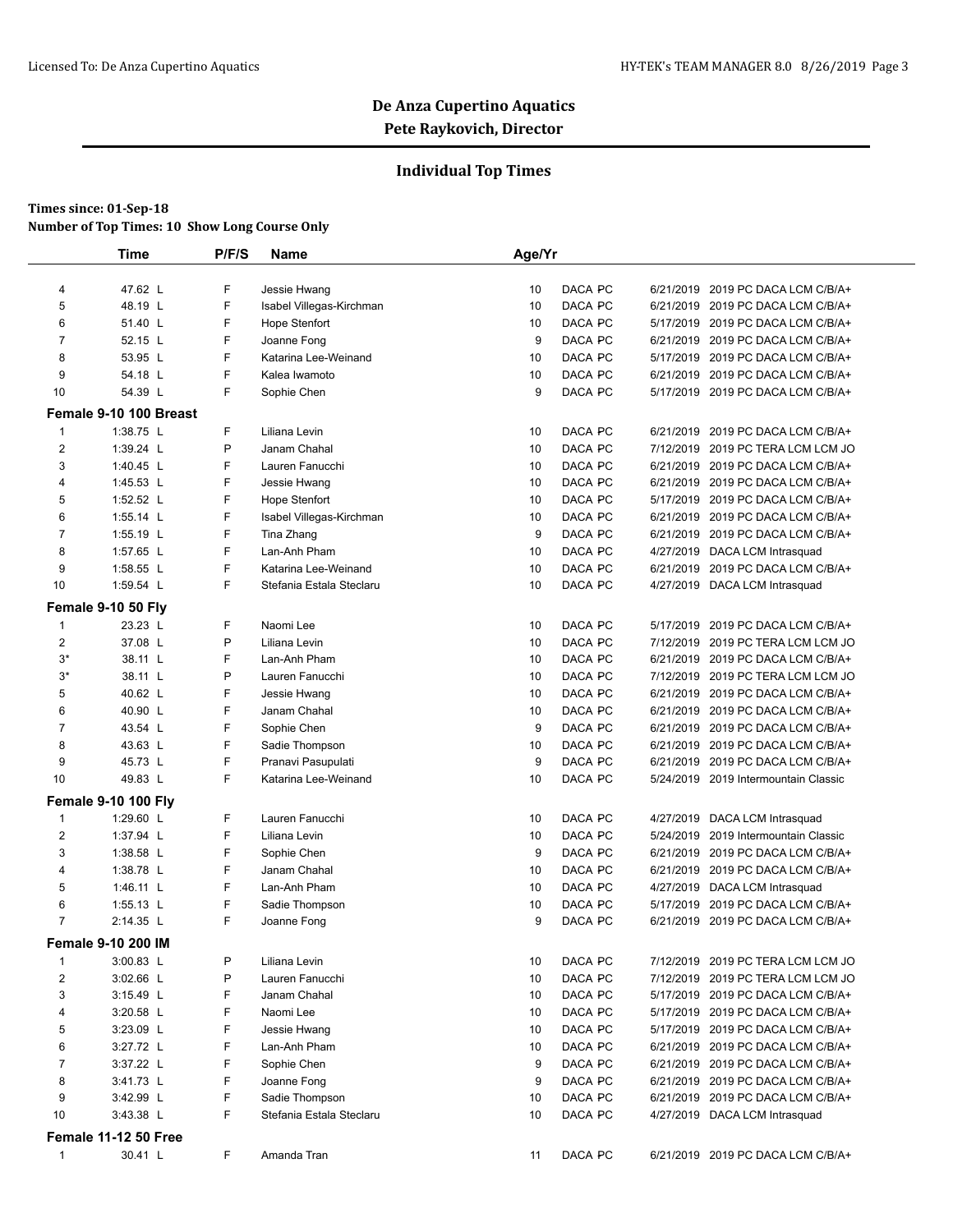### **Individual Top Times**

|                | <b>Time</b>                   | P/F/S | <b>Name</b>             | Age/Yr |         |                                                 |
|----------------|-------------------------------|-------|-------------------------|--------|---------|-------------------------------------------------|
| 2              | 30.64 L                       | F     | Karly Frangieh          | 12     | DACA PC | 5/17/2019 2019 PC DACA LCM C/B/A+               |
| 3              | 30.69 L                       | F     | Alisa Huang             | 11     | DACA PC | 7/12/2019 2019 PC TERA LCM LCM JO               |
| 4              | 31.19 L                       | F     | Caitlyn Lee             | 11     | DACA PC | 6/7/2019 2019 PC TERA LCM C/B/BB+               |
| 5              | 31.21 L                       | P     | Allison Wu              | 12     | DACA PC | 7/12/2019 2019 PC TERA LCM LCM JO               |
| 6              | 32.41 L                       | F     | Romina Blanco-Sarmiento | 12     | DACA PC | 6/21/2019 2019 PC DACA LCM C/B/A+               |
| 7              | 32.67 L                       | P     | Stella Yang             | 11     | DACA PC | 7/12/2019 2019 PC TERA LCM LCM JO               |
| 8              | 32.70 L                       | F     | Quinlyn Abel            | 12     | DACA PC | 5/17/2019 2019 PC DACA LCM C/B/A+               |
| 9              | 33.02 L                       | F     | Thalea Charton          | 11     | DACA PC | 6/21/2019 2019 PC DACA LCM C/B/A+               |
| 10             | 33.03 L                       | F     | Katelyn Hsu             | 11     | DACA PC | 6/21/2019 2019 PC DACA LCM C/B/A+               |
|                | <b>Female 11-12 100 Free</b>  |       |                         |        |         |                                                 |
| 1              | 1:04.02 L                     | F     | Karly Frangieh          | 12     | DACA PC | 4/27/2019 DACA LCM Intrasquad                   |
| 2              | 1:05.85 $L$                   | F     | Alisa Huang             | 11     | DACA PC | 7/12/2019 2019 PC TERA LCM LCM JO               |
| 3              | 1:06.93 L                     | P     | Allison Wu              | 12     | DACA PC | 7/12/2019 2019 PC TERA LCM LCM JO               |
| 4              | 1:08.21 L                     | F     | Caitlyn Lee             | 11     | DACA PC | 7/12/2019 2019 PC TERA LCM LCM JO               |
| 5              | 1:09.02 L                     | F     | Amanda Tran             | 11     | DACA PC | 4/27/2019 DACA LCM Intrasquad                   |
| 6              | 1:10.40 L                     | F     | Romina Blanco-Sarmiento | 12     | DACA PC | 6/21/2019 2019 PC DACA LCM C/B/A+               |
| $\overline{7}$ | $1:12.13$ L                   | F     | Lisa Smith              | 12     | DACA PC | 6/21/2019 2019 PC DACA LCM C/B/A+               |
| 8              | 1:12.73 L                     | F     | Suzu Maeda              | 12     | DACA PC | 6/21/2019 2019 PC DACA LCM C/B/A+               |
| 9              | 1:12.82 L                     | F     | Quinlyn Abel            | 12     | DACA PC | 5/17/2019 2019 PC DACA LCM C/B/A+               |
| 10             | 1:12.86 L                     | F     | Lucie Boillet           | 12     | DACA PC | 6/21/2019 2019 PC DACA LCM C/B/A+               |
|                | <b>Female 11-12 200 Free</b>  |       |                         |        |         |                                                 |
| $\mathbf{1}$   | 2:23.15 L                     | F     | Alisa Huang             | 11     | DACA PC | 7/12/2019 2019 PC TERA LCM LCM JO               |
| 2              | 2:24.57 L                     | P     | Allison Wu              | 12     | DACA PC | 7/12/2019 2019 PC TERA LCM LCM JO               |
| 3              | 2:24.73 L                     | F     | Karly Frangieh          | 12     | DACA PC | 5/17/2019 2019 PC DACA LCM C/B/A+               |
| 4              | 2:33.60 L                     | F     | Caitlyn Lee             | 11     | UN PC   | 6/1/2019 Pleasanton Seahawks Long Course Senior |
| 5              | 2:41.21 L                     | F     | Lucie Boillet           | 12     | DACA PC | 6/21/2019 2019 PC DACA LCM C/B/A+               |
| 6              | 2:41.47 L                     | F     | Thalea Charton          | 11     | DACA PC | 6/21/2019 2019 PC DACA LCM C/B/A+               |
| $\overline{7}$ | 2:44.47 L                     | F     | Lisa Smith              | 12     | DACA PC | 5/17/2019 2019 PC DACA LCM C/B/A+               |
| 8              | 2:44.60 L                     | F     | Abby Lockman            | 12     | DACA PC | 6/21/2019 2019 PC DACA LCM C/B/A+               |
| 9              | 2:45.26 L                     | F     | Emma Geng               | 11     | DACA PC | 6/21/2019 2019 PC DACA LCM C/B/A+               |
| 10             | 2:46.10 L                     | F     | Stella Yang             | 11     | DACA PC | 6/21/2019 2019 PC DACA LCM C/B/A+               |
|                | <b>Female 11-12 400 Free</b>  |       |                         |        |         |                                                 |
| 1              | 5:09.47 L                     | F     | Romina Blanco-Sarmiento | 12     | DACA PC | 6/21/2019 2019 PC DACA LCM C/B/A+               |
| 2              | 5:10.83 L                     | P     | Allison Wu              | 12     | DACA PC | 7/12/2019 2019 PC TERA LCM LCM JO               |
| 3              | 5:14.00 L                     | F     | Alisa Huang             | 11     | DACA PC | 6/21/2019 2019 PC DACA LCM C/B/A+               |
| 4              | 5:36.82 L                     | F     | Amanda Tran             | 11     | DACA PC | 6/21/2019 2019 PC DACA LCM C/B/A+               |
| 5              | 5:40.57 L                     | F     | Sonika Wagner           | 11     | DACA PC | 6/21/2019 2019 PC DACA LCM C/B/A+               |
| 6              | 5:59.90 L                     | F     | Stacia Levin            | 12     | DACA PC | 5/24/2019 2019 Intermountain Classic            |
| $\overline{7}$ | 6:13.03 L                     | F     | Claire Yuh              | 11     | DACA PC | 6/21/2019 2019 PC DACA LCM C/B/A+               |
|                | <b>Female 11-12 1500 Free</b> |       |                         |        |         |                                                 |
| 1              | 23:03.30 L                    | F     | Sonika Wagner           | 11     | DACA PC | 6/21/2019 2019 PC DACA LCM C/B/A+               |
|                | <b>Female 11-12 50 Back</b>   |       |                         |        |         |                                                 |
| 1              | 35.50 L                       | F     | Amanda Tran             | 11     | DACA PC | 5/17/2019 2019 PC DACA LCM C/B/A+               |
| 2              | 35.81 L                       | P     | Caitlyn Lee             | 11     | DACA PC | 7/12/2019 2019 PC TERA LCM LCM JO               |
| 3              | 36.09 L                       | F     | Karly Frangieh          | 12     | DACA PC | 5/17/2019 2019 PC DACA LCM C/B/A+               |
| 4              | 36.54 L                       | F     | Allison Wu              | 12     | DACA PC | 5/24/2019 2019 Intermountain Classic            |
| 5              | 38.48 L                       | F     | Thalea Charton          | 11     | DACA PC | 5/17/2019 2019 PC DACA LCM C/B/A+               |
| 6              | 38.79 L                       | F     | Quinlyn Abel            | 12     | DACA PC | 5/17/2019 2019 PC DACA LCM C/B/A+               |
| 7              | 38.98 L                       | F     | Katelyn Hsu             | 11     | DACA PC | 6/21/2019 2019 PC DACA LCM C/B/A+               |
| 8              | 39.33 L                       | F     | Romina Blanco-Sarmiento | 12     | DACA PC | 6/21/2019 2019 PC DACA LCM C/B/A+               |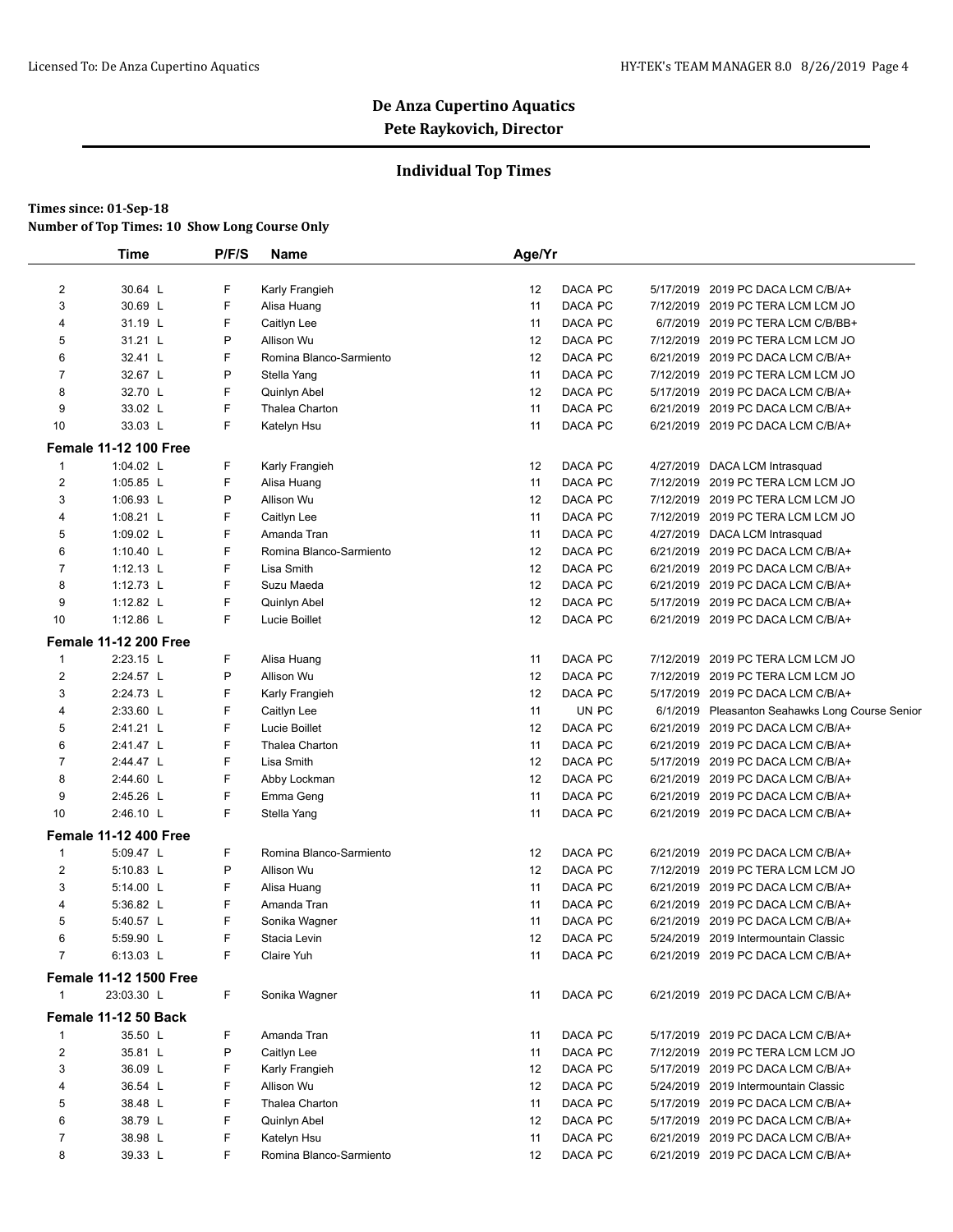### **Individual Top Times**

|                | Time                         | P/F/S | Name                    | Age/Yr |         |                                                 |  |
|----------------|------------------------------|-------|-------------------------|--------|---------|-------------------------------------------------|--|
| 9              | 39.97 L                      | F     | Lisa Smith              | 12     | DACA PC | 5/17/2019 2019 PC DACA LCM C/B/A+               |  |
| 10             | 40.06 L                      | F     | Stacia Levin            | 12     | DACA PC | 5/24/2019 2019 Intermountain Classic            |  |
|                | <b>Female 11-12 100 Back</b> |       |                         |        |         |                                                 |  |
| 1              | 1:15.81 $L$                  | F     | Allison Wu              | 12     | DACA PC | 6/21/2019 2019 PC DACA LCM C/B/A+               |  |
| $\overline{2}$ | 1:16.66 L                    | F     | Amanda Tran             | 11     | DACA PC | 6/21/2019 2019 PC DACA LCM C/B/A+               |  |
| 3              | 1:17.58 L                    | F     | Alisa Huang             | 11     | DACA PC | 7/12/2019 2019 PC TERA LCM LCM JO               |  |
| 4              | 1:20.02 L                    | F     | Caitlyn Lee             | 11     | UN PC   | 6/1/2019 Pleasanton Seahawks Long Course Senior |  |
| 5              | 1:21.47 L                    | P     | Katelyn Hsu             | 11     | DACA PC | 7/12/2019 2019 PC TERA LCM LCM JO               |  |
| 6              | 1:22.01 $L$                  | P     | Thalea Charton          | 11     | DACA PC | 7/12/2019 2019 PC TERA LCM LCM JO               |  |
| $\overline{7}$ | 1:23.60 L                    | F     | Lucie Boillet           | 12     | DACA PC | 6/21/2019 2019 PC DACA LCM C/B/A+               |  |
| 8              | 1:25.93 L                    | F     | Stacia Levin            | 12     | DACA PC | 5/24/2019 2019 Intermountain Classic            |  |
| 9              | 1:27.86 L                    | F     | Katelyn Li              | 11     | DACA PC | 6/21/2019 2019 PC DACA LCM C/B/A+               |  |
| 10             | 1:28.97 L                    | F     |                         | 11     | DACA PC | 6/21/2019 2019 PC DACA LCM C/B/A+               |  |
|                |                              |       | Sonika Wagner           |        |         |                                                 |  |
|                | <b>Female 11-12 200 Back</b> |       |                         |        |         |                                                 |  |
| 1              | 2:41.82 L                    | F     | Alisa Huang             | 11     | DACA PC | 7/12/2019 2019 PC TERA LCM LCM JO               |  |
| 2              | 2:53.27 L                    | F     | Caitlyn Lee             | 11     | DACA PC | 6/7/2019 2019 PC TERA LCM C/B/BB+               |  |
| 3              | 2:55.07 L                    | F     | Allison Wu              | 12     | DACA PC | 6/21/2019 2019 PC DACA LCM C/B/A+               |  |
| $\overline{4}$ | 2:55.62 L                    | P     | Thalea Charton          | 11     | DACA PC | 7/12/2019 2019 PC TERA LCM LCM JO               |  |
| 5              | 3:07.16 L                    | F     | Sonika Wagner           | 11     | DACA PC | 5/24/2019 2019 Intermountain Classic            |  |
| 6              | 3:10.69 L                    | F     | Sophia Tian             | 12     | DACA PC | 6/21/2019 2019 PC DACA LCM C/B/A+               |  |
| $\overline{7}$ | 3:11.35 L                    | F     | Alice Wu                | 11     | DACA PC | 6/21/2019 2019 PC DACA LCM C/B/A+               |  |
| 8              | 3:16.27 L                    | F     | Kyrsten Su              | 12     | DACA PC | 5/17/2019 2019 PC DACA LCM C/B/A+               |  |
| 9              | 3:16.68 L                    | F     | Joy Hsieh               | 12     | DACA PC | 6/21/2019 2019 PC DACA LCM C/B/A+               |  |
| 10             | 3:19.46 L                    | F     | Claire Yuh              | 11     | DACA PC | 6/21/2019 2019 PC DACA LCM C/B/A+               |  |
|                | Female 11-12 50 Breast       |       |                         |        |         |                                                 |  |
| $\mathbf{1}$   | 38.01 L                      | F     | Stella Yang             | 11     | DACA PC | 7/12/2019 2019 PC TERA LCM LCM JO               |  |
| $\overline{2}$ | 39.46 L                      | F     | Karly Frangieh          | 12     | DACA PC | 6/21/2019 2019 PC DACA LCM C/B/A+               |  |
| 3              | 40.14 L                      | F     | Allison Wu              | 12     | DACA PC | 5/24/2019 2019 Intermountain Classic            |  |
| 4              | 40.50 L                      | F     | Romina Blanco-Sarmiento | 12     | DACA PC | 6/21/2019 2019 PC DACA LCM C/B/A+               |  |
| 5              | 40.80 L                      | F     | Marisol Bucci           | 12     | DACA PC | 6/21/2019 2019 PC DACA LCM C/B/A+               |  |
| 6              | 41.91 L                      | F     | Caitlyn Lee             | 11     | DACA PC | 6/21/2019 2019 PC DACA LCM C/B/A+               |  |
| 7              | 42.36 L                      | F     | Lucie Boillet           | 12     | DACA PC | 6/21/2019 2019 PC DACA LCM C/B/A+               |  |
| 8              | 42.75 L                      | F     | Alisa Huang             | 11     | DACA PC | 6/21/2019 2019 PC DACA LCM C/B/A+               |  |
| 9              | 42.94 L                      | F     | Stacia Levin            | 12     | DACA PC | 6/21/2019 2019 PC DACA LCM C/B/A+               |  |
| 10             | 43.18 L                      | F     | Kirsten Wall            | 11     | DACA PC | 6/21/2019 2019 PC DACA LCM C/B/A+               |  |
|                | Female 11-12 100 Breast      |       |                         |        |         |                                                 |  |
| 1              | 1:23.54 L                    | F     | Allison Wu              | 12     | DACA PC | 7/12/2019 2019 PC TERA LCM LCM JO               |  |
| 2              | 1:23.74 L                    | F     | Stella Yang             | 11     | DACA PC | 7/12/2019 2019 PC TERA LCM LCM JO               |  |
| 3              | 1:26.90 $L$                  | F     | Caitlyn Lee             | 11     | DACA PC | 7/12/2019 2019 PC TERA LCM LCM JO               |  |
| 4              | 1:29.68 L                    | F     | Karly Frangieh          | 12     | DACA PC | 6/21/2019 2019 PC DACA LCM C/B/A+               |  |
| 5              | $1:31.09$ L                  | Ρ     | Sonika Wagner           | 11     | DACA PC | 7/12/2019 2019 PC TERA LCM LCM JO               |  |
| 6              | 1:31.35 L                    | F     | Romina Blanco-Sarmiento | 12     | DACA PC | 6/21/2019 2019 PC DACA LCM C/B/A+               |  |
| $\overline{7}$ | 1:32.25 L                    | F     | Stacia Levin            | 12     | DACA PC | 6/21/2019 2019 PC DACA LCM C/B/A+               |  |
| 8              | 1:32.35 $L$                  | F     | Marisol Bucci           | 12     | DACA PC | 5/24/2019 2019 Intermountain Classic            |  |
| 9              | 1:32.45 $L$                  | F     | Amanda Tran             | 11     | DACA PC | 6/21/2019 2019 PC DACA LCM C/B/A+               |  |
| 10             | 1:34.01 L                    | F     | Quinlyn Abel            | 12     | DACA PC | 5/17/2019 2019 PC DACA LCM C/B/A+               |  |
|                | Female 11-12 200 Breast      |       |                         |        |         |                                                 |  |
| $\mathbf{1}$   | 3:06.59 L                    | P     | Allison Wu              | 12     | DACA PC | 7/12/2019 2019 PC TERA LCM LCM JO               |  |
| 2              | 3:06.91 L                    | F     | Stella Yang             | 11     | DACA PC | 7/12/2019 2019 PC TERA LCM LCM JO               |  |
|                |                              |       |                         |        |         |                                                 |  |
| 3              | $3:13.05$ L                  | F.    | Sonika Wagner           | 11     | DACA PC | 6/21/2019 2019 PC DACA LCM C/B/A+               |  |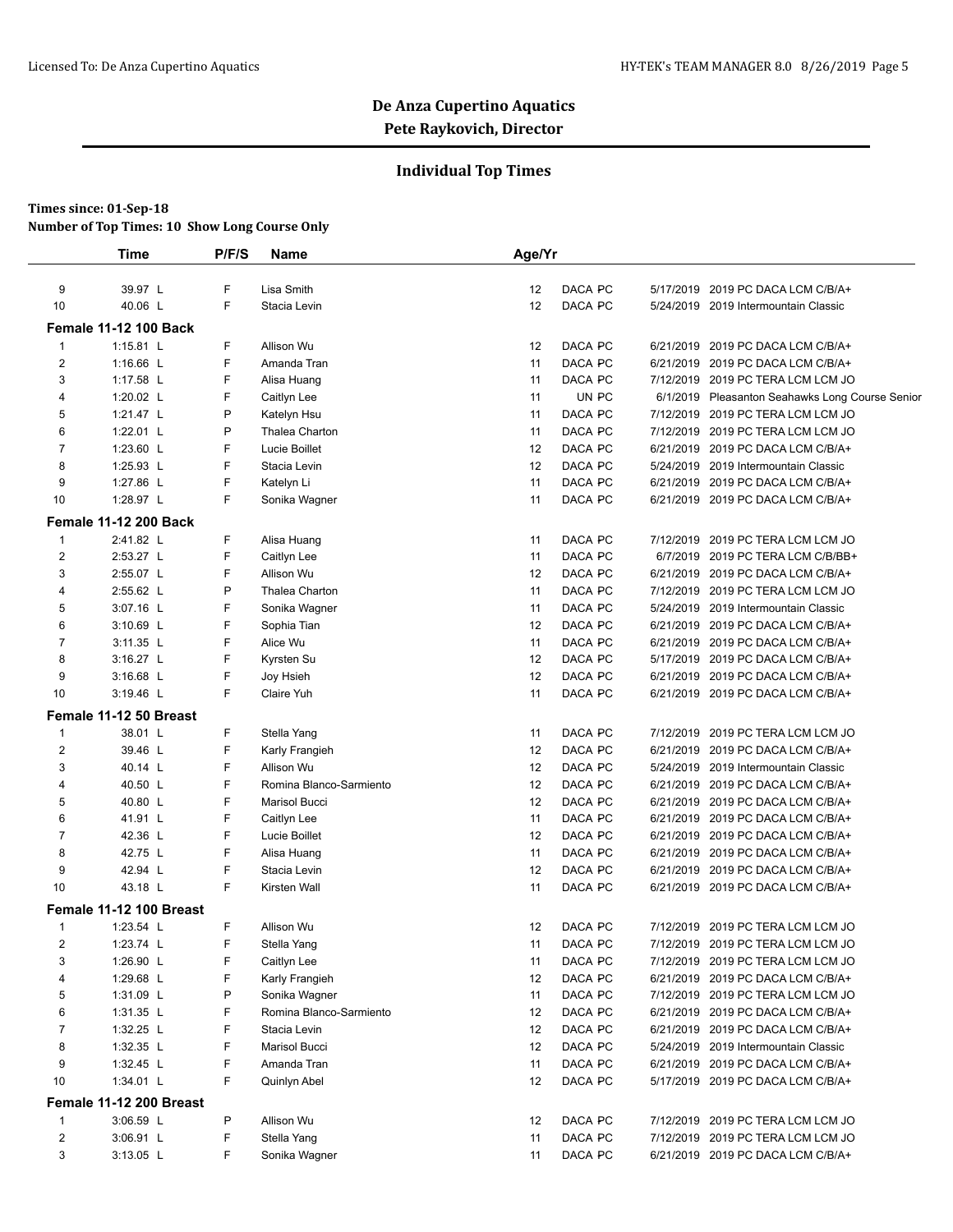### **Individual Top Times**

|                | <b>Time</b>                 | P/F/S | <b>Name</b>             | Age/Yr |         |           |                                           |
|----------------|-----------------------------|-------|-------------------------|--------|---------|-----------|-------------------------------------------|
|                |                             |       |                         |        |         |           |                                           |
| 4              | 3:19.29 L                   | F     | Caitlyn Lee             | 11     | DACA PC |           | 6/21/2019 2019 PC DACA LCM C/B/A+         |
| 5              | 3:20.67 L                   | F     | Alisa Huang             | 11     | DACA PC |           | 6/21/2019 2019 PC DACA LCM C/B/A+         |
| 6              | 3:20.75 L                   | F     | <b>Marisol Bucci</b>    | 12     | DACA PC |           | 6/21/2019 2019 PC DACA LCM C/B/A+         |
| $\overline{7}$ | 3:22.18 L                   | F     | Stacia Levin            | 12     | DACA PC |           | 5/24/2019 2019 Intermountain Classic      |
| 8              | 3:22.86 L                   | F     | Abby Lockman            | 12     | DACA PC |           | 6/21/2019 2019 PC DACA LCM C/B/A+         |
| 9              | 3:26.87 L                   | F     | Ashley Zhang            | 11     | DACA PC |           | 4/27/2019 DACA LCM Intrasquad             |
| 10             | 3:35.44 L                   | F     | Amanda Tran             | 11     | DACA PC |           | 4/27/2019 DACA LCM Intrasquad             |
|                | <b>Female 11-12 50 Fly</b>  |       |                         |        |         |           |                                           |
| 1              | 33.34 L                     | F     | Caitlyn Lee             | 11     | DACA PC |           | 7/12/2019 2019 PC TERA LCM LCM JO         |
| $\overline{c}$ | 33.94 L                     | F     | Karly Frangieh          | 12     | DACA PC |           | 5/17/2019 2019 PC DACA LCM C/B/A+         |
| 3              | 34.71 L                     | F     | Allison Wu              | 12     | DACA PC | 5/24/2019 | 2019 Intermountain Classic                |
| 4              | 34.77 L                     | F     | Katelyn Hsu             | 11     | DACA PC |           | 6/21/2019 2019 PC DACA LCM C/B/A+         |
| 5              | 35.19 L                     | F     | Alisa Huang             | 11     | DACA PC |           | 5/17/2019 2019 PC DACA LCM C/B/A+         |
| 6              | 36.08 L                     | F     | Marisol Bucci           | 12     | DACA PC |           | 6/21/2019 2019 PC DACA LCM C/B/A+         |
| $\overline{7}$ | 36.34 L                     | F     | Stella Yang             | 11     | DACA PC |           | 6/28/2019 2019 QSS Super Last Chance Meet |
| 8              | 36.82 L                     | F     | Suzu Maeda              | 12     | DACA PC |           | 5/17/2019 2019 PC DACA LCM C/B/A+         |
| 9              | 37.18 L                     | F     | Thalea Charton          | 11     | DACA PC |           | 5/17/2019 2019 PC DACA LCM C/B/A+         |
| 10             | 37.42 L                     | F     | Quinlyn Abel            | 12     | DACA PC |           | 5/17/2019 2019 PC DACA LCM C/B/A+         |
|                | <b>Female 11-12 100 Fly</b> |       |                         |        |         |           |                                           |
| $\mathbf{1}$   | 1:16.84 L                   | F     | Katelyn Hsu             | 11     | DACA PC | 7/12/2019 | 2019 PC TERA LCM LCM JO                   |
| 2              | $1:17.33$ L                 | F     | Karly Frangieh          | 12     | DACA PC |           | 4/27/2019 DACA LCM Intrasquad             |
| 3              | 1:17.59 L                   | F     | Caitlyn Lee             | 11     | DACA PC |           | 6/21/2019 2019 PC DACA LCM C/B/A+         |
| 4              | 1:19.88 L                   | P     | Alisa Huang             | 11     | DACA PC |           | 7/12/2019 2019 PC TERA LCM LCM JO         |
| 5              | 1:23.27 L                   | F     | Allison Wu              | 12     | DACA PC |           | 5/24/2019 2019 Intermountain Classic      |
| 6              | 1:24.88 L                   | F     | Stacia Levin            | 12     | DACA PC |           | 6/21/2019 2019 PC DACA LCM C/B/A+         |
| $\overline{7}$ | 1:29.21 L                   | F     | Marisol Bucci           | 12     | DACA PC |           | 5/24/2019 2019 Intermountain Classic      |
| 8              | 1:29.22 L                   | F     | Thalea Charton          | 11     | DACA PC |           | 6/21/2019 2019 PC DACA LCM C/B/A+         |
| 9              | 1:30.02 L                   | F     | Corinna Carstens        | 11     | DACA PC |           | 6/21/2019 2019 PC DACA LCM C/B/A+         |
| 10             | 1:33.00 L                   | F     | Sonika Wagner           | 11     | DACA PC |           | 5/24/2019 2019 Intermountain Classic      |
|                | Female 11-12 200 IM         |       |                         |        |         |           |                                           |
| 1              | 2:36.58 L                   | F     | Karly Frangieh          | 12     | DACA PC |           | 6/21/2019 2019 PC DACA LCM C/B/A+         |
| $\overline{c}$ | 2:45.34 L                   | F     | Alisa Huang             | 11     | DACA PC |           | 7/12/2019 2019 PC TERA LCM LCM JO         |
| 3              | 2:51.92 L                   | F     | Caitlyn Lee             | 11     | DACA PC |           | 5/17/2019 2019 PC DACA LCM C/B/A+         |
| 4              | 2:52.25 L                   | F     | Allison Wu              | 12     | DACA PC |           | 5/17/2019 2019 PC DACA LCM C/B/A+         |
| 5              | 2:52.67 L                   | F     | Amanda Tran             | 11     | DACA PC |           | 6/21/2019 2019 PC DACA LCM C/B/A+         |
| 6              | 2:59.40 L                   | F     | Quinlyn Abel            | 12     | DACA PC |           | 5/17/2019 2019 PC DACA LCM C/B/A+         |
| $7^*$          | 3:00.38 L                   | F     | Stella Yang             | 11     | DACA PC |           | 6/21/2019 2019 PC DACA LCM C/B/A+         |
| $7^*$          | 3:00.38 L                   | F     | Sonika Wagner           | 11     | DACA PC |           | 6/21/2019 2019 PC DACA LCM C/B/A+         |
| 9              | 3:00.95 L                   | F     | Marisol Bucci           | 12     | DACA PC |           | 5/24/2019 2019 Intermountain Classic      |
| 10             | 3:01.69 L                   | F.    | Suzu Maeda              | 12     | DACA PC |           | 6/21/2019 2019 PC DACA LCM C/B/A+         |
|                | <b>Female 11-12 400 IM</b>  |       |                         |        |         |           |                                           |
| 1              | 5:38.06 L                   | F     | Karly Frangieh          | 12     | DACA PC |           | 6/21/2019 2019 PC DACA LCM C/B/A+         |
| $\overline{c}$ | 6:00.60 L                   | F     | Romina Blanco-Sarmiento | 12     | DACA PC |           | 6/21/2019 2019 PC DACA LCM C/B/A+         |
| 3              | 6:01.30 L                   | P     | Katelyn Hsu             | 11     | DACA PC |           | 7/12/2019 2019 PC TERA LCM LCM JO         |
| 4              | 6:09.36 L                   | F     | Allison Wu              | 12     | DACA PC |           | 6/21/2019 2019 PC DACA LCM C/B/A+         |
| 5              | 6:13.56 L                   | F     | <b>Marisol Bucci</b>    | 12     | DACA PC |           | 6/21/2019 2019 PC DACA LCM C/B/A+         |
| 6              | 6:29.55 L                   | F     | Abby Lockman            | 12     | DACA PC |           | 6/21/2019 2019 PC DACA LCM C/B/A+         |
|                | Female 13-14 50 Free        |       |                         |        |         |           |                                           |
| 1              | 29.09 L                     | P     | Jenna LaCroix           | 14     | DACA PC |           | 7/12/2019 2019 PC TERA LCM LCM JO         |
| $\overline{c}$ | 29.36 L                     | P     | Karly Frangieh          | 13     | DACA PC |           | 7/12/2019 2019 PC TERA LCM LCM JO         |
|                |                             |       |                         |        |         |           |                                           |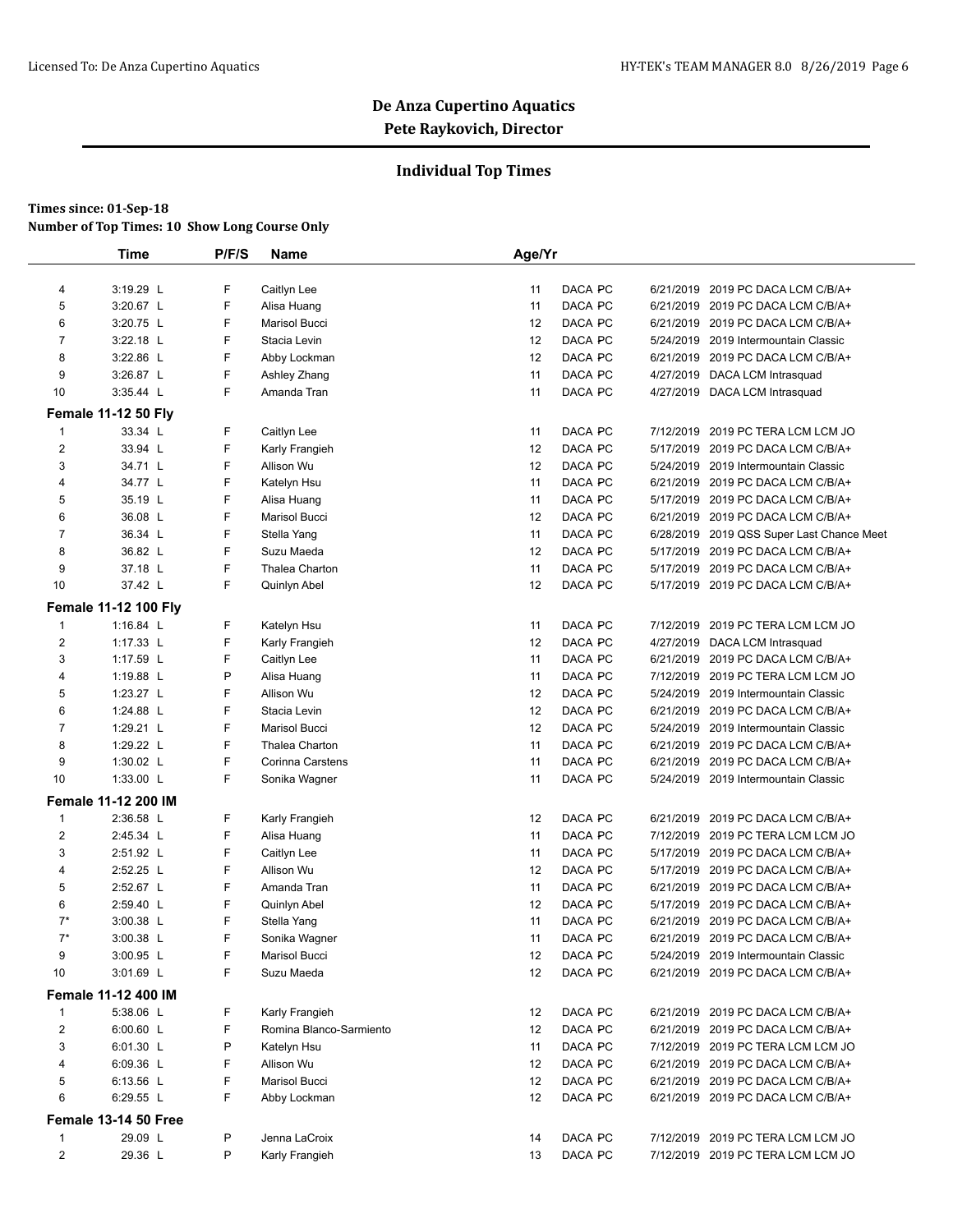### **Individual Top Times**

|                | <b>Time</b>                   | P/F/S | <b>Name</b>           | Age/Yr |         |                                      |
|----------------|-------------------------------|-------|-----------------------|--------|---------|--------------------------------------|
|                |                               |       |                       |        |         |                                      |
| 3              | 29.43 L                       | P     | Minh-Anh Pham         | 14     | DACA PC | 7/12/2019 2019 PC TERA LCM LCM JO    |
| 4              | 30.63 L                       | P     | Emilie Lespinasse     | 14     | DACA PC | 7/12/2019 2019 PC TERA LCM LCM JO    |
| 5              | 30.94 L                       | F     | Lily Van Putten       | 14     | DACA PC | 6/21/2019 2019 PC DACA LCM C/B/A+    |
| 6              | 31.36 L                       | F     | <b>Lindsay Barnes</b> | 14     | DACA PC | 5/24/2019 2019 Intermountain Classic |
| $\overline{7}$ | 31.43 L                       | F     | Kathy Xu              | 14     | DACA PC | 5/17/2019 2019 PC DACA LCM C/B/A+    |
| 8              | 31.88 L                       | F     | Fiona Feng            | 13     | DACA PC | 5/17/2019 2019 PC DACA LCM C/B/A+    |
| 9              | 31.97 L                       | F     | Larena Tannert        | 13     | DACA PC | 5/17/2019 2019 PC DACA LCM C/B/A+    |
| 10             | 32.55 L                       | F     | Christine Xu          | 14     | DACA PC | 5/24/2019 2019 Intermountain Classic |
|                | <b>Female 13-14 100 Free</b>  |       |                       |        |         |                                      |
| 1              | 1:02.94 L                     | P     | Jenna LaCroix         | 14     | DACA PC | 7/12/2019 2019 PC TERA LCM LCM JO    |
| $\overline{2}$ | 1:03.74 L                     | P     | Karly Frangieh        | 13     | DACA PC | 7/12/2019 2019 PC TERA LCM LCM JO    |
| 3              | 1:04.19 L                     | P     | Minh-Anh Pham         | 14     | DACA PC | 7/12/2019 2019 PC TERA LCM LCM JO    |
| 4              | 1:04.65 L                     | P     | Lindsay Barnes        | 14     | DACA PC | 7/12/2019 2019 PC TERA LCM LCM JO    |
| 5              | 1:05.47 L                     | P     | Lily Van Putten       | 14     | DACA PC | 7/12/2019 2019 PC TERA LCM LCM JO    |
| 6              | 1:06.62 L                     | F     | Kathy Xu              | 14     | DACA PC | 6/21/2019 2019 PC DACA LCM C/B/A+    |
| $\overline{7}$ | 1:06.89 L                     | P     | Emilie Lespinasse     | 14     | DACA PC | 7/12/2019 2019 PC TERA LCM LCM JO    |
| 8              | 1:07.50 L                     | F     | Amaris Charton        | 13     | DACA PC | 5/17/2019 2019 PC DACA LCM C/B/A+    |
| 9              | 1:09.84 L                     | F     | Mira Wagner           | 14     | DACA PC | 6/21/2019 2019 PC DACA LCM C/B/A+    |
| 10             | 1:10.06 L                     | F     | Sydney Schirrmeister  | 14     | DACA PC | 6/21/2019 2019 PC DACA LCM C/B/A+    |
|                | <b>Female 13-14 200 Free</b>  |       |                       |        |         |                                      |
| 1              | 2:17.95 L                     | P     | Jenna LaCroix         | 14     | DACA PC | 7/12/2019 2019 PC TERA LCM LCM JO    |
| $\overline{2}$ | 2:20.06 L                     | P     | Karly Frangieh        | 13     | DACA PC | 7/12/2019 2019 PC TERA LCM LCM JO    |
| 3              | 2:20.82 L                     | Ρ     | Minh-Anh Pham         | 14     | DACA PC | 7/12/2019 2019 PC TERA LCM LCM JO    |
| 4              | 2:22.28 L                     | F     | Lily Van Putten       | 14     | DACA PC | 6/21/2019 2019 PC DACA LCM C/B/A+    |
| 5              | 2:22.40 L                     | P     | <b>Lindsay Barnes</b> | 14     | DACA PC | 7/12/2019 2019 PC TERA LCM LCM JO    |
| 6              | 2:23.88 L                     | P     | Kathy Xu              | 14     | DACA PC | 7/12/2019 2019 PC TERA LCM LCM JO    |
| $\overline{7}$ | 2:27.16 L                     | F     | Emilie Lespinasse     | 14     | DACA PC | 6/21/2019 2019 PC DACA LCM C/B/A+    |
| 8              | 2:27.42 L                     | F     | Mira Wagner           | 14     | DACA PC | 6/21/2019 2019 PC DACA LCM C/B/A+    |
| 9              | 2:27.46 L                     | F     | Amaris Charton        | 13     | DACA PC | 6/21/2019 2019 PC DACA LCM C/B/A+    |
| 10             | 2:36.15 L                     | F     | Cayden Tan            | 13     | DACA PC | 5/17/2019 2019 PC DACA LCM C/B/A+    |
|                | <b>Female 13-14 400 Free</b>  |       |                       |        |         |                                      |
| 1              | 4:48.15 L                     | F.    | Jenna LaCroix         | 14     | DACA PC | 7/12/2019 2019 PC TERA LCM LCM JO    |
| 2              | 5:00.74 L                     | P     | Kathy Xu              | 14     | DACA PC | 7/12/2019 2019 PC TERA LCM LCM JO    |
| 3              | 5:04.97 L                     | F     | Minh-Anh Pham         | 14     | DACA PC | 6/21/2019 2019 PC DACA LCM C/B/A+    |
| 4              | 5:05.20 L                     | F     | Lindsay Barnes        | 14     | DACA PC | 6/21/2019 2019 PC DACA LCM C/B/A+    |
| 5              | 5:12.63 L                     | F     | Lily Van Putten       | 13     | DACA PC | 4/27/2019 DACA LCM Intrasquad        |
| 6              | 5:23.26 L                     | F     | Mira Wagner           | 14     | DACA PC | 5/24/2019 2019 Intermountain Classic |
| $\overline{7}$ | 5:24.00 L                     | F     | Amaris Charton        | 13     | DACA PC | 5/17/2019 2019 PC DACA LCM C/B/A+    |
| 8              | 5:24.55 L                     | F     | Sydney Schirrmeister  | 14     | DACA PC | 5/17/2019 2019 PC DACA LCM C/B/A+    |
| 9              | 5:24.73 L                     | F     | Sascha Wang           | 14     | DACA PC | 5/24/2019 2019 Intermountain Classic |
| 10             | 5:30.22 L                     | F     | Mira Bhardwaj         | 13     | DACA PC | 5/17/2019 2019 PC DACA LCM C/B/A+    |
|                | <b>Female 13-14 800 Free</b>  |       |                       |        |         |                                      |
| 1              | 10:04.73 L                    | F     | Jenna LaCroix         | 14     | DACA PC | 7/12/2019 2019 PC TERA LCM LCM JO    |
| $\mathbf{2}$   | 10:56.53 L                    | F     | Sydney Schirrmeister  | 14     | DACA PC | 4/27/2019 DACA LCM Intrasquad        |
|                | <b>Female 13-14 1500 Free</b> |       |                       |        |         |                                      |
| 1              | 20:06.66 L                    | F     | Kathy Xu              | 14     | DACA PC | 6/21/2019 2019 PC DACA LCM C/B/A+    |
| $\mathbf{2}$   | 20:16.82 L                    | F     | <b>Lindsay Barnes</b> | 14     | DACA PC | 6/21/2019 2019 PC DACA LCM C/B/A+    |
| 3              | 20:26.77 L                    | F     | Lily Van Putten       | 14     | DACA PC | 6/21/2019 2019 PC DACA LCM C/B/A+    |
| 4              | 21:55.47 L                    | F     | Mira Bhardwaj         | 13     | DACA PC | 6/21/2019 2019 PC DACA LCM C/B/A+    |
| 5              | 21:57.15 L                    | F     | Cayden Tan            | 13     | DACA PC | 6/21/2019 2019 PC DACA LCM C/B/A+    |
|                |                               |       |                       |        |         |                                      |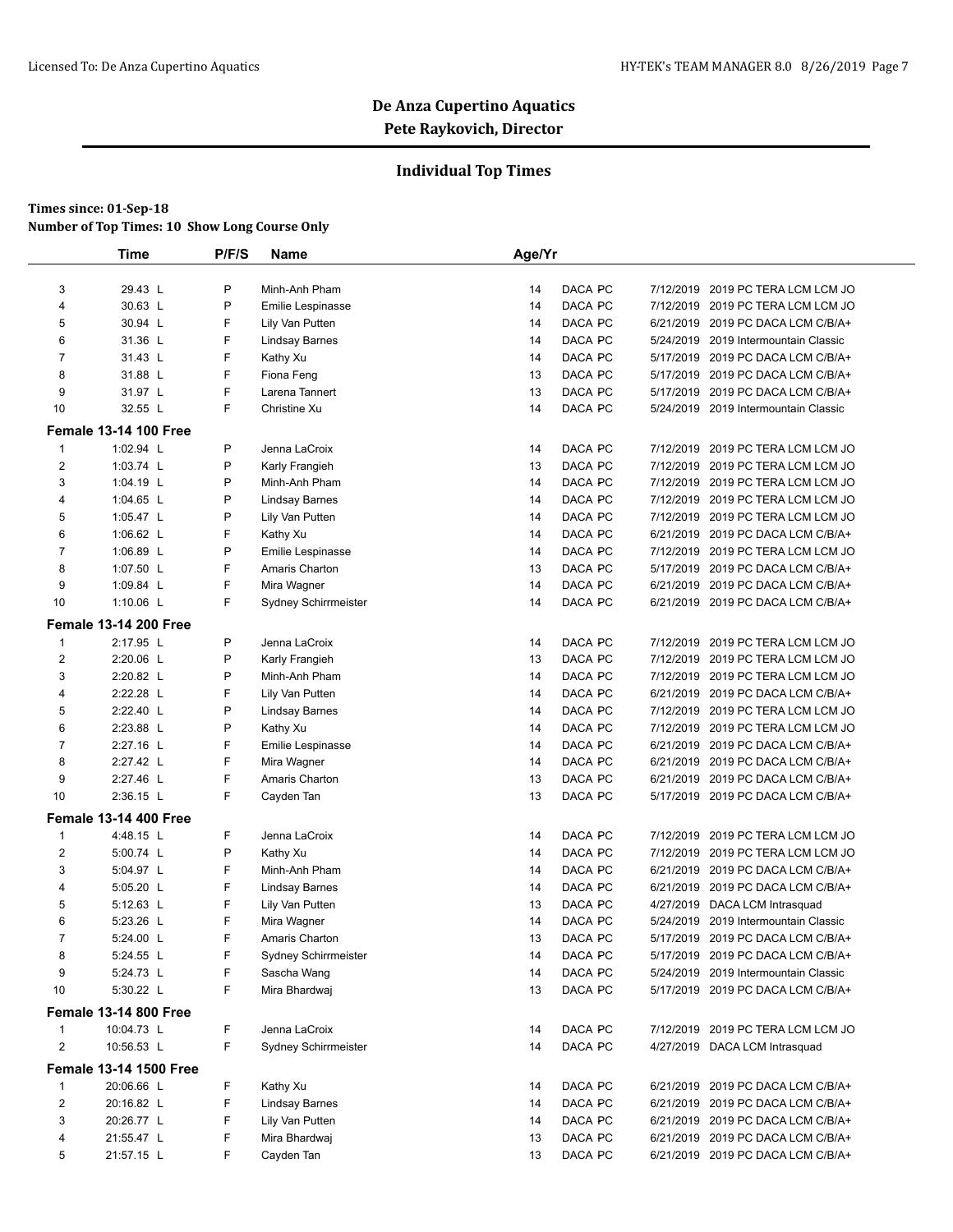### **Individual Top Times**

| 22:34.45 L | F                                                                                                                                                                                                                                                                                                                                                                                                                                                                                                                                                                                                                                                          |                                                                                                                                                                                                                                                                                                                  |                                                                                                                                                                                                                                                                                                                                                                                                                                                                                                                                                                                                                                                                                                        |                                                                                                                                                                                                                            |                                                                                                                                                                                                                                                                                                                                                                                                                                      |                                                    |
|------------|------------------------------------------------------------------------------------------------------------------------------------------------------------------------------------------------------------------------------------------------------------------------------------------------------------------------------------------------------------------------------------------------------------------------------------------------------------------------------------------------------------------------------------------------------------------------------------------------------------------------------------------------------------|------------------------------------------------------------------------------------------------------------------------------------------------------------------------------------------------------------------------------------------------------------------------------------------------------------------|--------------------------------------------------------------------------------------------------------------------------------------------------------------------------------------------------------------------------------------------------------------------------------------------------------------------------------------------------------------------------------------------------------------------------------------------------------------------------------------------------------------------------------------------------------------------------------------------------------------------------------------------------------------------------------------------------------|----------------------------------------------------------------------------------------------------------------------------------------------------------------------------------------------------------------------------|--------------------------------------------------------------------------------------------------------------------------------------------------------------------------------------------------------------------------------------------------------------------------------------------------------------------------------------------------------------------------------------------------------------------------------------|----------------------------------------------------|
|            |                                                                                                                                                                                                                                                                                                                                                                                                                                                                                                                                                                                                                                                            | Ava Roohipour                                                                                                                                                                                                                                                                                                    | 13                                                                                                                                                                                                                                                                                                                                                                                                                                                                                                                                                                                                                                                                                                     | DACA PC                                                                                                                                                                                                                    |                                                                                                                                                                                                                                                                                                                                                                                                                                      | 6/21/2019 2019 PC DACA LCM C/B/A+                  |
|            | F                                                                                                                                                                                                                                                                                                                                                                                                                                                                                                                                                                                                                                                          | Malia Kazem                                                                                                                                                                                                                                                                                                      | 13                                                                                                                                                                                                                                                                                                                                                                                                                                                                                                                                                                                                                                                                                                     | DACA PC                                                                                                                                                                                                                    |                                                                                                                                                                                                                                                                                                                                                                                                                                      | 5/24/2019 2019 Intermountain Classic               |
|            |                                                                                                                                                                                                                                                                                                                                                                                                                                                                                                                                                                                                                                                            |                                                                                                                                                                                                                                                                                                                  |                                                                                                                                                                                                                                                                                                                                                                                                                                                                                                                                                                                                                                                                                                        |                                                                                                                                                                                                                            |                                                                                                                                                                                                                                                                                                                                                                                                                                      |                                                    |
|            |                                                                                                                                                                                                                                                                                                                                                                                                                                                                                                                                                                                                                                                            |                                                                                                                                                                                                                                                                                                                  |                                                                                                                                                                                                                                                                                                                                                                                                                                                                                                                                                                                                                                                                                                        |                                                                                                                                                                                                                            |                                                                                                                                                                                                                                                                                                                                                                                                                                      | 2019 PC TERA LCM LCM JO                            |
|            |                                                                                                                                                                                                                                                                                                                                                                                                                                                                                                                                                                                                                                                            |                                                                                                                                                                                                                                                                                                                  |                                                                                                                                                                                                                                                                                                                                                                                                                                                                                                                                                                                                                                                                                                        |                                                                                                                                                                                                                            |                                                                                                                                                                                                                                                                                                                                                                                                                                      | 7/12/2019 2019 PC WCAB LCM SRII T&F                |
|            |                                                                                                                                                                                                                                                                                                                                                                                                                                                                                                                                                                                                                                                            |                                                                                                                                                                                                                                                                                                                  |                                                                                                                                                                                                                                                                                                                                                                                                                                                                                                                                                                                                                                                                                                        |                                                                                                                                                                                                                            |                                                                                                                                                                                                                                                                                                                                                                                                                                      | 6/21/2019 2019 PC DACA LCM C/B/A+                  |
|            |                                                                                                                                                                                                                                                                                                                                                                                                                                                                                                                                                                                                                                                            |                                                                                                                                                                                                                                                                                                                  |                                                                                                                                                                                                                                                                                                                                                                                                                                                                                                                                                                                                                                                                                                        |                                                                                                                                                                                                                            |                                                                                                                                                                                                                                                                                                                                                                                                                                      | 7/12/2019 2019 PC TERA LCM LCM JO                  |
|            |                                                                                                                                                                                                                                                                                                                                                                                                                                                                                                                                                                                                                                                            |                                                                                                                                                                                                                                                                                                                  |                                                                                                                                                                                                                                                                                                                                                                                                                                                                                                                                                                                                                                                                                                        |                                                                                                                                                                                                                            |                                                                                                                                                                                                                                                                                                                                                                                                                                      | 6/21/2019 2019 PC DACA LCM C/B/A+                  |
|            |                                                                                                                                                                                                                                                                                                                                                                                                                                                                                                                                                                                                                                                            |                                                                                                                                                                                                                                                                                                                  |                                                                                                                                                                                                                                                                                                                                                                                                                                                                                                                                                                                                                                                                                                        |                                                                                                                                                                                                                            |                                                                                                                                                                                                                                                                                                                                                                                                                                      | 5/17/2019 2019 PC DACA LCM C/B/A+                  |
|            |                                                                                                                                                                                                                                                                                                                                                                                                                                                                                                                                                                                                                                                            |                                                                                                                                                                                                                                                                                                                  |                                                                                                                                                                                                                                                                                                                                                                                                                                                                                                                                                                                                                                                                                                        | DACA PC                                                                                                                                                                                                                    |                                                                                                                                                                                                                                                                                                                                                                                                                                      | 4/27/2019 DACA LCM Intrasquad                      |
|            | F                                                                                                                                                                                                                                                                                                                                                                                                                                                                                                                                                                                                                                                          |                                                                                                                                                                                                                                                                                                                  | 13                                                                                                                                                                                                                                                                                                                                                                                                                                                                                                                                                                                                                                                                                                     | DACA PC                                                                                                                                                                                                                    |                                                                                                                                                                                                                                                                                                                                                                                                                                      | 5/17/2019 2019 PC DACA LCM C/B/A+                  |
|            | F                                                                                                                                                                                                                                                                                                                                                                                                                                                                                                                                                                                                                                                          | Christine Xu                                                                                                                                                                                                                                                                                                     | 14                                                                                                                                                                                                                                                                                                                                                                                                                                                                                                                                                                                                                                                                                                     | DACA PC                                                                                                                                                                                                                    |                                                                                                                                                                                                                                                                                                                                                                                                                                      | 5/24/2019 2019 Intermountain Classic               |
|            | F                                                                                                                                                                                                                                                                                                                                                                                                                                                                                                                                                                                                                                                          | Larena Tannert                                                                                                                                                                                                                                                                                                   | 13                                                                                                                                                                                                                                                                                                                                                                                                                                                                                                                                                                                                                                                                                                     | DACA PC                                                                                                                                                                                                                    |                                                                                                                                                                                                                                                                                                                                                                                                                                      | 5/17/2019 2019 PC DACA LCM C/B/A+                  |
|            |                                                                                                                                                                                                                                                                                                                                                                                                                                                                                                                                                                                                                                                            |                                                                                                                                                                                                                                                                                                                  |                                                                                                                                                                                                                                                                                                                                                                                                                                                                                                                                                                                                                                                                                                        |                                                                                                                                                                                                                            |                                                                                                                                                                                                                                                                                                                                                                                                                                      |                                                    |
|            |                                                                                                                                                                                                                                                                                                                                                                                                                                                                                                                                                                                                                                                            |                                                                                                                                                                                                                                                                                                                  |                                                                                                                                                                                                                                                                                                                                                                                                                                                                                                                                                                                                                                                                                                        |                                                                                                                                                                                                                            |                                                                                                                                                                                                                                                                                                                                                                                                                                      | 7/30/2019 Finals - Arena Western Zone Senior Champ |
|            |                                                                                                                                                                                                                                                                                                                                                                                                                                                                                                                                                                                                                                                            |                                                                                                                                                                                                                                                                                                                  |                                                                                                                                                                                                                                                                                                                                                                                                                                                                                                                                                                                                                                                                                                        |                                                                                                                                                                                                                            |                                                                                                                                                                                                                                                                                                                                                                                                                                      | 4/27/2019 DACA LCM Intrasquad                      |
|            |                                                                                                                                                                                                                                                                                                                                                                                                                                                                                                                                                                                                                                                            |                                                                                                                                                                                                                                                                                                                  |                                                                                                                                                                                                                                                                                                                                                                                                                                                                                                                                                                                                                                                                                                        |                                                                                                                                                                                                                            |                                                                                                                                                                                                                                                                                                                                                                                                                                      | 6/21/2019 2019 PC DACA LCM C/B/A+                  |
|            |                                                                                                                                                                                                                                                                                                                                                                                                                                                                                                                                                                                                                                                            |                                                                                                                                                                                                                                                                                                                  |                                                                                                                                                                                                                                                                                                                                                                                                                                                                                                                                                                                                                                                                                                        |                                                                                                                                                                                                                            |                                                                                                                                                                                                                                                                                                                                                                                                                                      | 5/17/2019 2019 PC DACA LCM C/B/A+                  |
|            |                                                                                                                                                                                                                                                                                                                                                                                                                                                                                                                                                                                                                                                            |                                                                                                                                                                                                                                                                                                                  |                                                                                                                                                                                                                                                                                                                                                                                                                                                                                                                                                                                                                                                                                                        |                                                                                                                                                                                                                            |                                                                                                                                                                                                                                                                                                                                                                                                                                      | 5/17/2019 2019 PC DACA LCM C/B/A+                  |
|            |                                                                                                                                                                                                                                                                                                                                                                                                                                                                                                                                                                                                                                                            |                                                                                                                                                                                                                                                                                                                  |                                                                                                                                                                                                                                                                                                                                                                                                                                                                                                                                                                                                                                                                                                        |                                                                                                                                                                                                                            |                                                                                                                                                                                                                                                                                                                                                                                                                                      | 5/17/2019 2019 PC DACA LCM C/B/A+                  |
|            |                                                                                                                                                                                                                                                                                                                                                                                                                                                                                                                                                                                                                                                            |                                                                                                                                                                                                                                                                                                                  |                                                                                                                                                                                                                                                                                                                                                                                                                                                                                                                                                                                                                                                                                                        |                                                                                                                                                                                                                            |                                                                                                                                                                                                                                                                                                                                                                                                                                      | 5/24/2019 2019 Intermountain Classic               |
|            |                                                                                                                                                                                                                                                                                                                                                                                                                                                                                                                                                                                                                                                            |                                                                                                                                                                                                                                                                                                                  |                                                                                                                                                                                                                                                                                                                                                                                                                                                                                                                                                                                                                                                                                                        |                                                                                                                                                                                                                            |                                                                                                                                                                                                                                                                                                                                                                                                                                      | 6/21/2019 2019 PC DACA LCM C/B/A+                  |
|            |                                                                                                                                                                                                                                                                                                                                                                                                                                                                                                                                                                                                                                                            |                                                                                                                                                                                                                                                                                                                  |                                                                                                                                                                                                                                                                                                                                                                                                                                                                                                                                                                                                                                                                                                        |                                                                                                                                                                                                                            |                                                                                                                                                                                                                                                                                                                                                                                                                                      | 6/21/2019 2019 PC DACA LCM C/B/A+                  |
|            | F                                                                                                                                                                                                                                                                                                                                                                                                                                                                                                                                                                                                                                                          |                                                                                                                                                                                                                                                                                                                  | 13                                                                                                                                                                                                                                                                                                                                                                                                                                                                                                                                                                                                                                                                                                     | DACA PC                                                                                                                                                                                                                    |                                                                                                                                                                                                                                                                                                                                                                                                                                      | 5/17/2019 2019 PC DACA LCM C/B/A+                  |
|            |                                                                                                                                                                                                                                                                                                                                                                                                                                                                                                                                                                                                                                                            |                                                                                                                                                                                                                                                                                                                  |                                                                                                                                                                                                                                                                                                                                                                                                                                                                                                                                                                                                                                                                                                        |                                                                                                                                                                                                                            |                                                                                                                                                                                                                                                                                                                                                                                                                                      |                                                    |
|            |                                                                                                                                                                                                                                                                                                                                                                                                                                                                                                                                                                                                                                                            |                                                                                                                                                                                                                                                                                                                  |                                                                                                                                                                                                                                                                                                                                                                                                                                                                                                                                                                                                                                                                                                        |                                                                                                                                                                                                                            |                                                                                                                                                                                                                                                                                                                                                                                                                                      | 5/17/2019 2019 PC DACA LCM C/B/A+                  |
|            |                                                                                                                                                                                                                                                                                                                                                                                                                                                                                                                                                                                                                                                            |                                                                                                                                                                                                                                                                                                                  |                                                                                                                                                                                                                                                                                                                                                                                                                                                                                                                                                                                                                                                                                                        |                                                                                                                                                                                                                            |                                                                                                                                                                                                                                                                                                                                                                                                                                      | 5/17/2019 2019 PC DACA LCM C/B/A+                  |
|            |                                                                                                                                                                                                                                                                                                                                                                                                                                                                                                                                                                                                                                                            |                                                                                                                                                                                                                                                                                                                  |                                                                                                                                                                                                                                                                                                                                                                                                                                                                                                                                                                                                                                                                                                        |                                                                                                                                                                                                                            |                                                                                                                                                                                                                                                                                                                                                                                                                                      | 6/21/2019 2019 PC DACA LCM C/B/A+                  |
|            |                                                                                                                                                                                                                                                                                                                                                                                                                                                                                                                                                                                                                                                            |                                                                                                                                                                                                                                                                                                                  |                                                                                                                                                                                                                                                                                                                                                                                                                                                                                                                                                                                                                                                                                                        |                                                                                                                                                                                                                            |                                                                                                                                                                                                                                                                                                                                                                                                                                      | 5/17/2019 2019 PC DACA LCM C/B/A+                  |
|            |                                                                                                                                                                                                                                                                                                                                                                                                                                                                                                                                                                                                                                                            |                                                                                                                                                                                                                                                                                                                  |                                                                                                                                                                                                                                                                                                                                                                                                                                                                                                                                                                                                                                                                                                        |                                                                                                                                                                                                                            |                                                                                                                                                                                                                                                                                                                                                                                                                                      | 5/17/2019 2019 PC DACA LCM C/B/A+                  |
|            |                                                                                                                                                                                                                                                                                                                                                                                                                                                                                                                                                                                                                                                            |                                                                                                                                                                                                                                                                                                                  |                                                                                                                                                                                                                                                                                                                                                                                                                                                                                                                                                                                                                                                                                                        |                                                                                                                                                                                                                            |                                                                                                                                                                                                                                                                                                                                                                                                                                      | 6/21/2019 2019 PC DACA LCM C/B/A+                  |
|            |                                                                                                                                                                                                                                                                                                                                                                                                                                                                                                                                                                                                                                                            |                                                                                                                                                                                                                                                                                                                  |                                                                                                                                                                                                                                                                                                                                                                                                                                                                                                                                                                                                                                                                                                        |                                                                                                                                                                                                                            |                                                                                                                                                                                                                                                                                                                                                                                                                                      | 4/27/2019 DACA LCM Intrasquad                      |
|            |                                                                                                                                                                                                                                                                                                                                                                                                                                                                                                                                                                                                                                                            |                                                                                                                                                                                                                                                                                                                  |                                                                                                                                                                                                                                                                                                                                                                                                                                                                                                                                                                                                                                                                                                        |                                                                                                                                                                                                                            |                                                                                                                                                                                                                                                                                                                                                                                                                                      | 6/21/2019 2019 PC DACA LCM C/B/A+                  |
|            |                                                                                                                                                                                                                                                                                                                                                                                                                                                                                                                                                                                                                                                            |                                                                                                                                                                                                                                                                                                                  |                                                                                                                                                                                                                                                                                                                                                                                                                                                                                                                                                                                                                                                                                                        |                                                                                                                                                                                                                            |                                                                                                                                                                                                                                                                                                                                                                                                                                      | 6/21/2019 2019 PC DACA LCM C/B/A+                  |
|            | F                                                                                                                                                                                                                                                                                                                                                                                                                                                                                                                                                                                                                                                          |                                                                                                                                                                                                                                                                                                                  | 13                                                                                                                                                                                                                                                                                                                                                                                                                                                                                                                                                                                                                                                                                                     |                                                                                                                                                                                                                            |                                                                                                                                                                                                                                                                                                                                                                                                                                      | 5/17/2019 2019 PC DACA LCM C/B/A+                  |
|            |                                                                                                                                                                                                                                                                                                                                                                                                                                                                                                                                                                                                                                                            |                                                                                                                                                                                                                                                                                                                  |                                                                                                                                                                                                                                                                                                                                                                                                                                                                                                                                                                                                                                                                                                        |                                                                                                                                                                                                                            |                                                                                                                                                                                                                                                                                                                                                                                                                                      |                                                    |
|            |                                                                                                                                                                                                                                                                                                                                                                                                                                                                                                                                                                                                                                                            |                                                                                                                                                                                                                                                                                                                  |                                                                                                                                                                                                                                                                                                                                                                                                                                                                                                                                                                                                                                                                                                        |                                                                                                                                                                                                                            |                                                                                                                                                                                                                                                                                                                                                                                                                                      | 6/21/2019 2019 PC DACA LCM C/B/A+                  |
|            |                                                                                                                                                                                                                                                                                                                                                                                                                                                                                                                                                                                                                                                            |                                                                                                                                                                                                                                                                                                                  |                                                                                                                                                                                                                                                                                                                                                                                                                                                                                                                                                                                                                                                                                                        |                                                                                                                                                                                                                            |                                                                                                                                                                                                                                                                                                                                                                                                                                      | 7/12/2019 2019 PC TERA LCM LCM JO                  |
|            |                                                                                                                                                                                                                                                                                                                                                                                                                                                                                                                                                                                                                                                            |                                                                                                                                                                                                                                                                                                                  |                                                                                                                                                                                                                                                                                                                                                                                                                                                                                                                                                                                                                                                                                                        |                                                                                                                                                                                                                            |                                                                                                                                                                                                                                                                                                                                                                                                                                      | 6/21/2019 2019 PC DACA LCM C/B/A+                  |
|            |                                                                                                                                                                                                                                                                                                                                                                                                                                                                                                                                                                                                                                                            |                                                                                                                                                                                                                                                                                                                  |                                                                                                                                                                                                                                                                                                                                                                                                                                                                                                                                                                                                                                                                                                        |                                                                                                                                                                                                                            |                                                                                                                                                                                                                                                                                                                                                                                                                                      | 6/21/2019 2019 PC DACA LCM C/B/A+                  |
|            |                                                                                                                                                                                                                                                                                                                                                                                                                                                                                                                                                                                                                                                            |                                                                                                                                                                                                                                                                                                                  |                                                                                                                                                                                                                                                                                                                                                                                                                                                                                                                                                                                                                                                                                                        |                                                                                                                                                                                                                            |                                                                                                                                                                                                                                                                                                                                                                                                                                      | 5/17/2019 2019 PC DACA LCM C/B/A+                  |
|            |                                                                                                                                                                                                                                                                                                                                                                                                                                                                                                                                                                                                                                                            |                                                                                                                                                                                                                                                                                                                  |                                                                                                                                                                                                                                                                                                                                                                                                                                                                                                                                                                                                                                                                                                        |                                                                                                                                                                                                                            |                                                                                                                                                                                                                                                                                                                                                                                                                                      | 5/17/2019 2019 PC DACA LCM C/B/A+                  |
|            |                                                                                                                                                                                                                                                                                                                                                                                                                                                                                                                                                                                                                                                            |                                                                                                                                                                                                                                                                                                                  |                                                                                                                                                                                                                                                                                                                                                                                                                                                                                                                                                                                                                                                                                                        |                                                                                                                                                                                                                            |                                                                                                                                                                                                                                                                                                                                                                                                                                      | 5/17/2019 2019 PC DACA LCM C/B/A+                  |
|            |                                                                                                                                                                                                                                                                                                                                                                                                                                                                                                                                                                                                                                                            |                                                                                                                                                                                                                                                                                                                  |                                                                                                                                                                                                                                                                                                                                                                                                                                                                                                                                                                                                                                                                                                        |                                                                                                                                                                                                                            |                                                                                                                                                                                                                                                                                                                                                                                                                                      | 5/17/2019 2019 PC DACA LCM C/B/A+                  |
|            |                                                                                                                                                                                                                                                                                                                                                                                                                                                                                                                                                                                                                                                            |                                                                                                                                                                                                                                                                                                                  |                                                                                                                                                                                                                                                                                                                                                                                                                                                                                                                                                                                                                                                                                                        |                                                                                                                                                                                                                            |                                                                                                                                                                                                                                                                                                                                                                                                                                      | 5/17/2019 2019 PC DACA LCM C/B/A+                  |
|            |                                                                                                                                                                                                                                                                                                                                                                                                                                                                                                                                                                                                                                                            |                                                                                                                                                                                                                                                                                                                  |                                                                                                                                                                                                                                                                                                                                                                                                                                                                                                                                                                                                                                                                                                        |                                                                                                                                                                                                                            |                                                                                                                                                                                                                                                                                                                                                                                                                                      |                                                    |
|            |                                                                                                                                                                                                                                                                                                                                                                                                                                                                                                                                                                                                                                                            |                                                                                                                                                                                                                                                                                                                  |                                                                                                                                                                                                                                                                                                                                                                                                                                                                                                                                                                                                                                                                                                        |                                                                                                                                                                                                                            |                                                                                                                                                                                                                                                                                                                                                                                                                                      |                                                    |
|            |                                                                                                                                                                                                                                                                                                                                                                                                                                                                                                                                                                                                                                                            |                                                                                                                                                                                                                                                                                                                  |                                                                                                                                                                                                                                                                                                                                                                                                                                                                                                                                                                                                                                                                                                        |                                                                                                                                                                                                                            |                                                                                                                                                                                                                                                                                                                                                                                                                                      | 7/12/2019 2019 PC TERA LCM LCM JO                  |
|            |                                                                                                                                                                                                                                                                                                                                                                                                                                                                                                                                                                                                                                                            |                                                                                                                                                                                                                                                                                                                  |                                                                                                                                                                                                                                                                                                                                                                                                                                                                                                                                                                                                                                                                                                        |                                                                                                                                                                                                                            |                                                                                                                                                                                                                                                                                                                                                                                                                                      | 5/17/2019 2019 PC DACA LCM C/B/A+                  |
|            |                                                                                                                                                                                                                                                                                                                                                                                                                                                                                                                                                                                                                                                            |                                                                                                                                                                                                                                                                                                                  |                                                                                                                                                                                                                                                                                                                                                                                                                                                                                                                                                                                                                                                                                                        |                                                                                                                                                                                                                            |                                                                                                                                                                                                                                                                                                                                                                                                                                      | 6/21/2019 2019 PC DACA LCM C/B/A+                  |
|            |                                                                                                                                                                                                                                                                                                                                                                                                                                                                                                                                                                                                                                                            |                                                                                                                                                                                                                                                                                                                  |                                                                                                                                                                                                                                                                                                                                                                                                                                                                                                                                                                                                                                                                                                        |                                                                                                                                                                                                                            |                                                                                                                                                                                                                                                                                                                                                                                                                                      | 7/30/2019 Finals - Arena Western Zone Senior Champ |
|            | 24:03.48 L<br>$1:10.51$ L<br>$1:12.33$ L<br>1:15.02 $L$<br>1:15.47 $L$<br>1:16.37 L<br>1:17.79 L<br>$1:18.11$ L<br>1:20.52 L<br>1:21.73 $L$<br>1:21.76 L<br>2:36.28 L<br>2:36.54 L<br>2:44.89 L<br>2:47.84 L<br>2:49.95 L<br>2:53.09 L<br>2:56.42 L<br>3:07.61 L<br>$3:09.55$ L<br>$3:15.41$ L<br>1:24.88 L<br>1:26.05 L<br>1:26.74 L<br>1:27.22 L<br>1:30.36 L<br>1:30.70 L<br>1:32.81 L<br>1:39.55 L<br>1:39.61 L<br>1:39.98 L<br>3:01.16 L<br>3:02.58 L<br>3:33.06 L<br>$3:36.53$ L<br>3:48.65 L<br>3:52.97 L<br>$3:54.10$ L<br>4:27.36 L<br>4:59.23 L<br><b>Female 13-14 100 Fly</b><br>1:11.70 $L$<br>1:12.88 $L$<br>1:12.95 $L$<br>1:13.52 $\lfloor$ | <b>Female 13-14 100 Back</b><br>F<br>P<br>F<br>P<br>F<br>F<br>F<br><b>Female 13-14 200 Back</b><br>P<br>F<br>F<br>F<br>F<br>F<br>F<br>F<br>F<br>Female 13-14 100 Breast<br>F<br>F<br>F<br>F<br>F<br>F<br>F<br>F<br>F<br>Female 13-14 200 Breast<br>F<br>P<br>F<br>F<br>F<br>F<br>F<br>F<br>F<br>P<br>F<br>F<br>P | <b>Lindsay Barnes</b><br>Minh-Anh Pham<br>Jenna LaCroix<br>Emilie Lespinasse<br>Lily Van Putten<br>Kathy Xu<br>Amaris Charton<br>Fiona Feng<br>Minh-Anh Pham<br><b>Lindsay Barnes</b><br>Lily Van Putten<br>Kathy Xu<br>Emilie Lespinasse<br>Fiona Feng<br>Sascha Wang<br>Cayden Tan<br>Minju Kim<br>Prajna Alley<br>Amaris Charton<br>Mira Wagner<br>Emilie Lespinasse<br>Sascha Wang<br>Lena Kimura<br>Minh-Anh Pham<br>Kathy Xu<br>Minju Kim<br>Katrina Lee<br>Ava Roohipour<br>Amaris Charton<br>Mira Wagner<br>Ava Roohipour<br>Tebin Kim<br>Mika Yamamoto<br>Anusha Bhat<br>Panayiota Savich<br>Elina Mitra<br>Mihika Gupta<br>Sascha Wang<br>Lily Van Putten<br>Amaris Charton<br>Minh-Anh Pham | 14<br>14<br>14<br>14<br>14<br>14<br>13<br>14<br>14<br>14<br>14<br>13<br>13<br>14<br>13<br>13<br>13<br>14<br>14<br>14<br>13<br>14<br>14<br>13<br>14<br>13<br>13<br>13<br>13<br>14<br>13<br>14<br>13<br>14<br>14<br>13<br>14 | DACA PC<br>DACA PC<br>DACA PC<br>DACA PC<br>DACA PC<br>DACA PC<br>DACA PC<br>DACA PC<br>DACA PC<br>DACA PC<br>DACA PC<br>DACA PC<br>DACA PC<br>DACA PC<br>DACA PC<br>DACA PC<br>DACA PC<br>DACA PC<br>DACA PC<br>DACA PC<br>DACA PC<br>DACA PC<br>DACA PC<br>DACA PC<br>DACA PC<br>DACA PC<br>DACA PC<br>14<br>DACA PC<br>DACA PC<br>DACA PC<br>DACA PC<br>DACA PC<br>DACA PC<br>DACA PC<br>DACA PC<br>DACA PC<br>DACA PC<br>DACA PC | 7/12/2019                                          |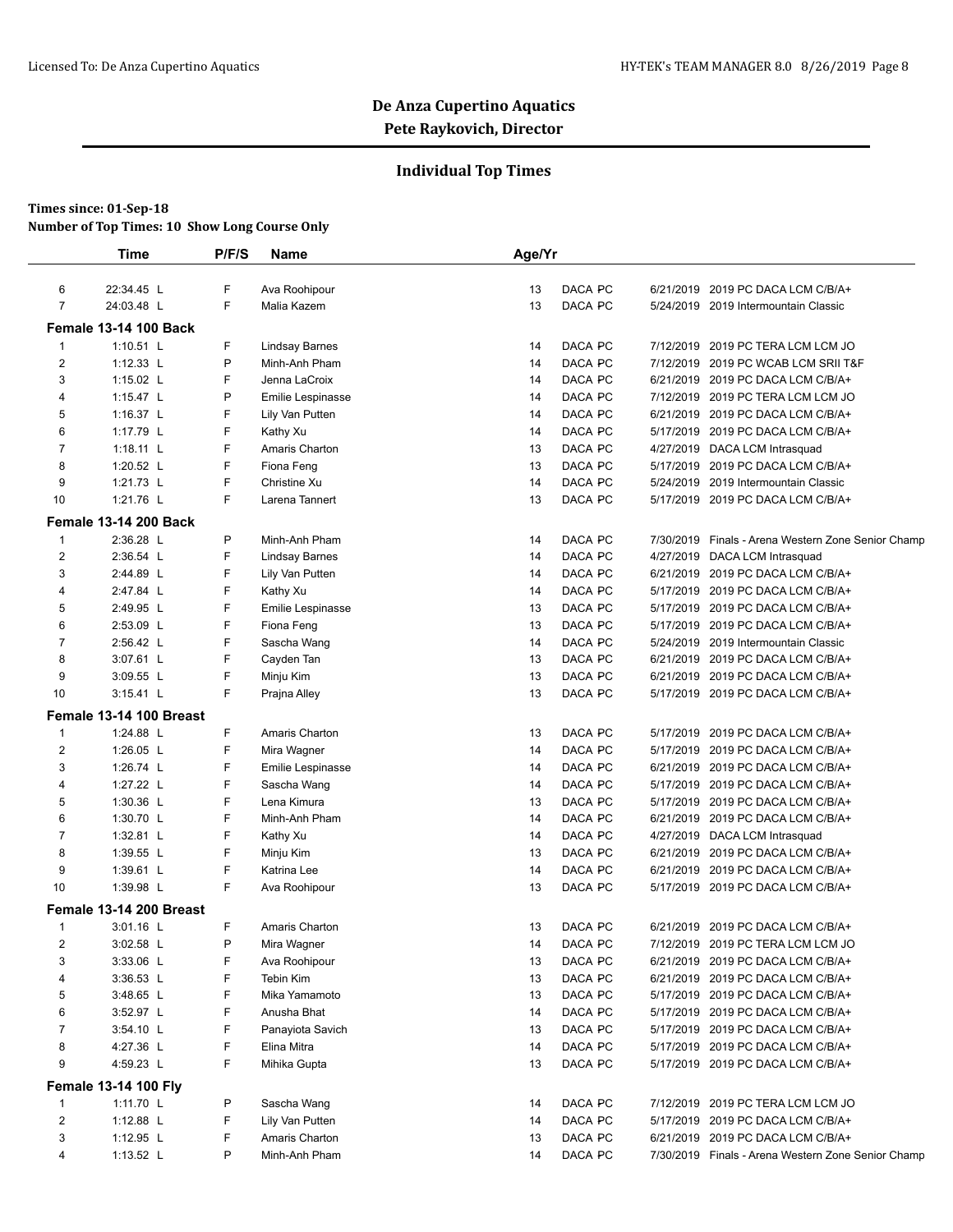### **Individual Top Times**

|                | <b>Time</b>                  | P/F/S | Name                     | Age/Yr |         |           |                                                    |
|----------------|------------------------------|-------|--------------------------|--------|---------|-----------|----------------------------------------------------|
| 5              | 1:14.71 L                    | F     | <b>Emilie Lespinasse</b> | 14     | DACA PC |           | 6/21/2019 2019 PC DACA LCM C/B/A+                  |
| 6              | 1:15.48 L                    | F     | Kathy Xu                 | 14     | DACA PC |           | 6/21/2019 2019 PC DACA LCM C/B/A+                  |
| $\overline{7}$ | 1:16.17 $L$                  | F     | <b>Lindsay Barnes</b>    | 14     | DACA PC |           | 5/17/2019 2019 PC DACA LCM C/B/A+                  |
| 8              | 1:17.17 L                    | F     | Larena Tannert           | 13     | DACA PC |           | 5/17/2019 2019 PC DACA LCM C/B/A+                  |
| 9              | 1:20.37 L                    | F     | Christine Xu             | 14     | DACA PC |           | 5/24/2019 2019 Intermountain Classic               |
| 10             | 1:20.63 L                    | F     | Mira Wagner              | 14     | DACA PC |           | 5/24/2019 2019 Intermountain Classic               |
|                | <b>Female 13-14 200 Fly</b>  |       |                          |        |         |           |                                                    |
| $\mathbf{1}$   | 2:48.89 L                    | F     | Amaris Charton           | 13     | DACA PC |           | 6/21/2019 2019 PC DACA LCM C/B/A+                  |
|                | <b>Female 13-14 200 IM</b>   |       |                          |        |         |           |                                                    |
| 1              | 2:38.17 L                    | P     | Kathy Xu                 | 14     | DACA PC | 7/12/2019 | 2019 PC TERA LCM LCM JO                            |
| $\overline{2}$ | 2:38.48 L                    | P     | Jenna LaCroix            | 14     | DACA PC |           | 7/12/2019 2019 PC TERA LCM LCM JO                  |
| 3              | 2:39.55 L                    | P     | Karly Frangieh           | 13     | DACA PC |           | 7/12/2019 2019 PC TERA LCM LCM JO                  |
| 4              | 2:41.00 L                    | F     | Lily Van Putten          | 14     | DACA PC |           | 6/21/2019 2019 PC DACA LCM C/B/A+                  |
| 5              | 2:41.60 L                    | P     | Minh-Anh Pham            | 14     | DACA PC |           | 7/30/2019 Finals - Arena Western Zone Senior Champ |
| 6              | 2:42.30 L                    | F     | Emilie Lespinasse        | 14     | DACA PC |           | 6/21/2019 2019 PC DACA LCM C/B/A+                  |
| $\overline{7}$ | 2:42.56 L                    | F     | <b>Lindsay Barnes</b>    | 14     | DACA PC |           | 6/21/2019 2019 PC DACA LCM C/B/A+                  |
| 8              | 2:46.44 L                    | F     | Mira Wagner              | 14     | DACA PC |           | 6/21/2019 2019 PC DACA LCM C/B/A+                  |
| 9              | 2:50.26 L                    | F     | Sydney Schirrmeister     | 14     | DACA PC |           | 6/21/2019 2019 PC DACA LCM C/B/A+                  |
| 10             | 2:52.22 L                    | F     | Christine Xu             | 14     | DACA PC |           | 4/27/2019 DACA LCM Intrasquad                      |
|                | Female 13-14 400 IM          |       |                          |        |         |           |                                                    |
| $\mathbf{1}$   | 5:35.84 L                    | P     | Kathy Xu                 | 14     | DACA PC |           | 7/12/2019 2019 PC TERA LCM LCM JO                  |
| 2              | 5:38.92 L                    | F     | Amaris Charton           | 13     | DACA PC |           | 6/21/2019 2019 PC DACA LCM C/B/A+                  |
| 3              | 5:42.30 L                    | F     | Karly Frangieh           | 13     | DACA PC |           | 7/12/2019 2019 PC TERA LCM LCM JO                  |
| 4              | 5:49.05 L                    | F     | Mira Wagner              | 14     | DACA PC |           | 6/21/2019 2019 PC DACA LCM C/B/A+                  |
| 5              | 6:00.88 L                    | F     | <b>Lindsay Barnes</b>    | 14     | DACA PC |           | 5/24/2019 2019 Intermountain Classic               |
| 6              | $6:21.16$ L                  | F     | Christine Xu             | 14     | DACA PC |           | 5/24/2019 2019 Intermountain Classic               |
|                | Female 15-16 50 Free         |       |                          |        |         |           |                                                    |
| 1              | 28.30 L                      | P     | Sierra Thomas            | 15     | DACA PC |           | 8/1/2019 2019 Futures Championships - Mt Hood      |
| 2              | 28.61 L                      | P     | Neeyati Devanagondi      | 16     | DACA PC |           | 8/1/2019 2019 Futures Championships - Mt Hood      |
| 3              | 28.96 L                      | P     | Sarah Radle              | 16     | DACA PC |           | 7/18/2019 2019 CA Speedo Sectionals Santa Clarita  |
| 4              | 29.58 L                      | P     | Ivy Li                   | 16     | DACA PC |           | 7/12/2019 2019 PC WCAB LCM SRII T&F                |
| 5              | 29.88 L                      | P     | Neeti Badve              | 16     | DACA PC |           | 7/12/2019 2019 PC WCAB LCM SRII T&F                |
| 6              | 30.12 L S                    | т     | <b>Isabel Lee</b>        | 15     | DACA PC |           | 7/30/2019 Finals - Arena Western Zone Senior Champ |
| 7              | 30.91 L                      | F     | Jacqueleine Liu          | 16     | DACA PC |           | 6/21/2019 2019 PC DACA LCM C/B/A+                  |
| 8              | 31.55 L                      | F     | Ayano Yamamoto           | 15     | DACA PC |           | 5/17/2019 2019 PC DACA LCM C/B/A+                  |
| 9              | 31.80 L                      | F     | <b>Taylor Caplener</b>   | 15     | DACA PC | 6/7/2019  | 2019 PC TERA LCM C/B/BB+                           |
| 10             | 32.59 L                      | F     | Winter Bloom             | 15     | DACA PC |           | 6/21/2019 2019 PC DACA LCM C/B/A+                  |
|                | <b>Female 15-16 100 Free</b> |       |                          |        |         |           |                                                    |
| $\mathbf{1}$   | 1:00.40 L L                  | F     | Sarah Radle              | 16     | DACA PC |           | 7/18/2019 2019 CA Speedo Sectionals Santa Clarita  |
| 2              | 1:01.79 L                    | P     | Sierra Thomas            | 15     | DACA PC |           | 8/1/2019 2019 Futures Championships - Mt Hood      |
| 3              | 1:02.41 $L$                  | P     | Allison LaCroix          | 16     | DACA PC |           | 7/18/2019 2019 CA Speedo Sectionals Santa Clarita  |
| 4              | 1:02.45 $L$                  | P     | Neeyati Devanagondi      | 16     | DACA PC |           | 7/18/2019 2019 CA Speedo Sectionals Santa Clarita  |
| 5              | 1:04.21 $L$                  | P     | Neeti Badve              | 16     | DACA PC |           | 7/30/2019 Finals - Arena Western Zone Senior Champ |
| 6              | 1:05.51 L L                  | F     | <b>Isabel Lee</b>        | 15     | DACA PC |           | 7/30/2019 Finals - Arena Western Zone Senior Champ |
| 7              | 1:05.54 $L$                  | F     | Jacqueleine Liu          | 16     | DACA PC |           | 6/21/2019 2019 PC DACA LCM C/B/A+                  |
| 8              | 1:05.84 $L$                  | P     | lvy Li                   | 16     | DACA PC |           | 7/30/2019 Finals - Arena Western Zone Senior Champ |
| 9              | 1:09.85 $L$                  | F     | Ayano Yamamoto           | 15     | DACA PC |           | 5/17/2019 2019 PC DACA LCM C/B/A+                  |
| 10             | 1:09.88 $L$                  | F     | <b>Taylor Caplener</b>   | 15     | DACA PC |           | 5/17/2019 2019 PC DACA LCM C/B/A+                  |
|                |                              |       |                          |        |         |           |                                                    |
|                | <b>Female 15-16 200 Free</b> |       |                          |        |         |           |                                                    |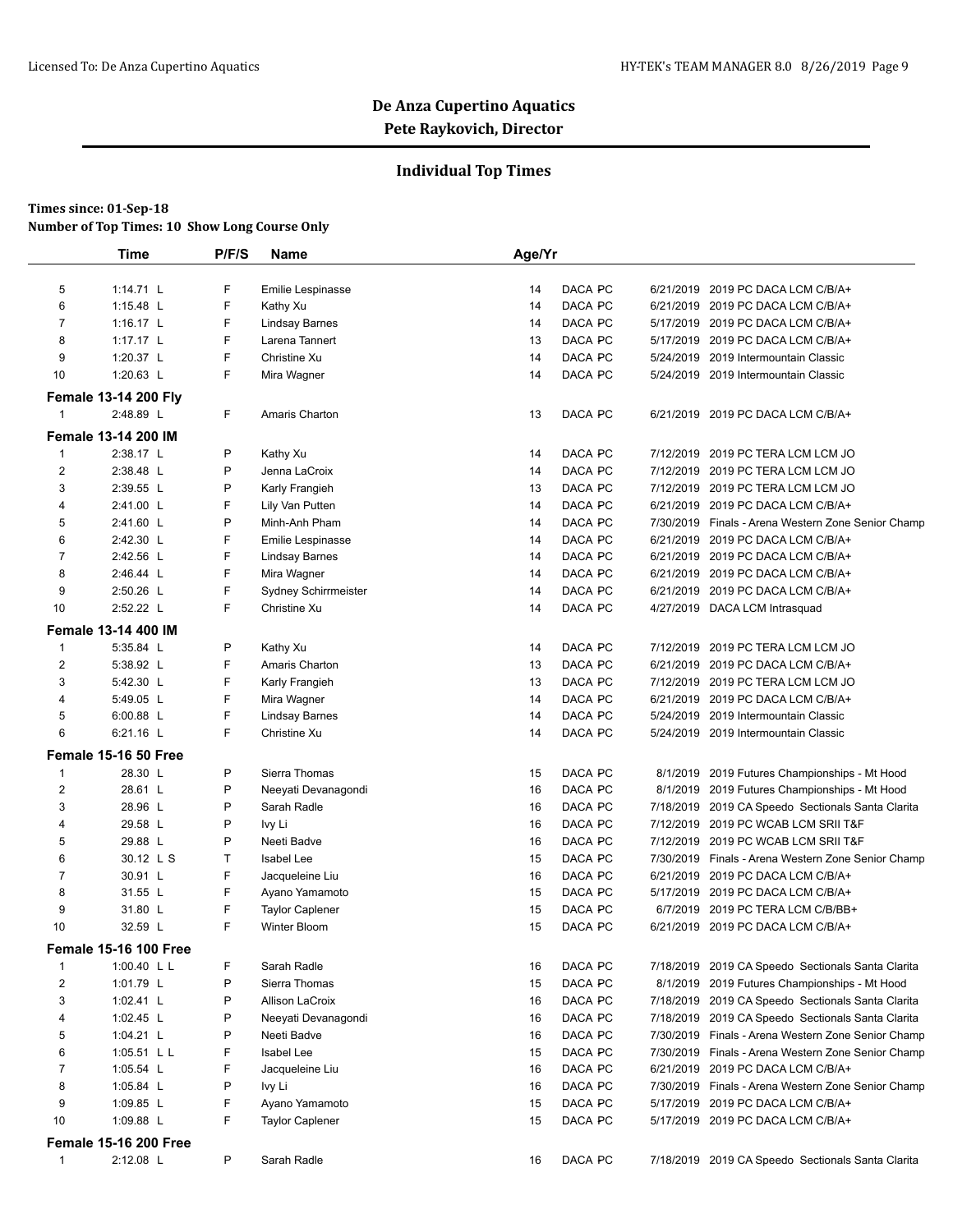### **Individual Top Times**

| 6/21/2019 2019 PC DACA LCM C/B/A+                  |
|----------------------------------------------------|
| 7/30/2019 Finals - Arena Western Zone Senior Champ |
| 6/21/2019 2019 PC DACA LCM C/B/A+                  |
| 7/30/2019 Finals - Arena Western Zone Senior Champ |
| 7/12/2019 2019 PC WCAB LCM SRII T&F                |
| 5/17/2019 2019 PC DACA LCM C/B/A+                  |
| 6/21/2019 2019 PC DACA LCM C/B/A+                  |
| 6/21/2019 2019 PC DACA LCM C/B/A+                  |
| 6/21/2019 2019 PC DACA LCM C/B/A+                  |
|                                                    |
| 7/18/2019 2019 CA Speedo Sectionals Santa Clarita  |
| 7/12/2019 2019 PC WCAB LCM SRII T&F                |
| 6/21/2019 2019 PC DACA LCM C/B/A+                  |
| 6/21/2019 2019 PC DACA LCM C/B/A+                  |
| 6/21/2019 2019 PC DACA LCM C/B/A+                  |
|                                                    |
| 7/18/2019 2019 CA Speedo Sectionals Santa Clarita  |
| 8/1/2019 2019 Futures Championships - Mt Hood      |
| 7/12/2019 2019 PC WCAB LCM SRII T&F                |
| 6/21/2019 2019 PC DACA LCM C/B/A+                  |
| 6/21/2019 2019 PC DACA LCM C/B/A+                  |
| 5/17/2019 2019 PC DACA LCM C/B/A+                  |
|                                                    |
| 8/1/2019 2019 Futures Championships - Mt Hood      |
| 7/18/2019 2019 CA Speedo Sectionals Santa Clarita  |
| 7/30/2019 Finals - Arena Western Zone Senior Champ |
| 6/21/2019 2019 PC DACA LCM C/B/A+                  |
| 5/17/2019 2019 PC DACA LCM C/B/A+                  |
| 6/21/2019 2019 PC DACA LCM C/B/A+                  |
| 5/17/2019 2019 PC DACA LCM C/B/A+                  |
|                                                    |
| 7/18/2019 2019 CA Speedo Sectionals Santa Clarita  |
| 7/18/2019 2019 CA Speedo Sectionals Santa Clarita  |
| 6/21/2019 2019 PC DACA LCM C/B/A+                  |
| 6/21/2019 2019 PC DACA LCM C/B/A+                  |
| 6/21/2019 2019 PC DACA LCM C/B/A+                  |
| 6/21/2019 2019 PC DACA LCM C/B/A+                  |
| 6/21/2019 2019 PC DACA LCM C/B/A+                  |
| 6/21/2019 2019 PC DACA LCM C/B/A+                  |
|                                                    |
| 7/18/2019 2019 CA Speedo Sectionals Santa Clarita  |
| 7/18/2019 2019 CA Speedo Sectionals Santa Clarita  |
| 7/12/2019 2019 PC WCAB LCM SRII T&F                |
| 7/30/2019 Finals - Arena Western Zone Senior Champ |
| 6/21/2019 2019 PC DACA LCM C/B/A+                  |
|                                                    |
|                                                    |
| 7/18/2019 2019 CA Speedo Sectionals Santa Clarita  |
| 6/21/2019 2019 PC DACA LCM C/B/A+                  |
| 7/30/2019 Finals - Arena Western Zone Senior Champ |
|                                                    |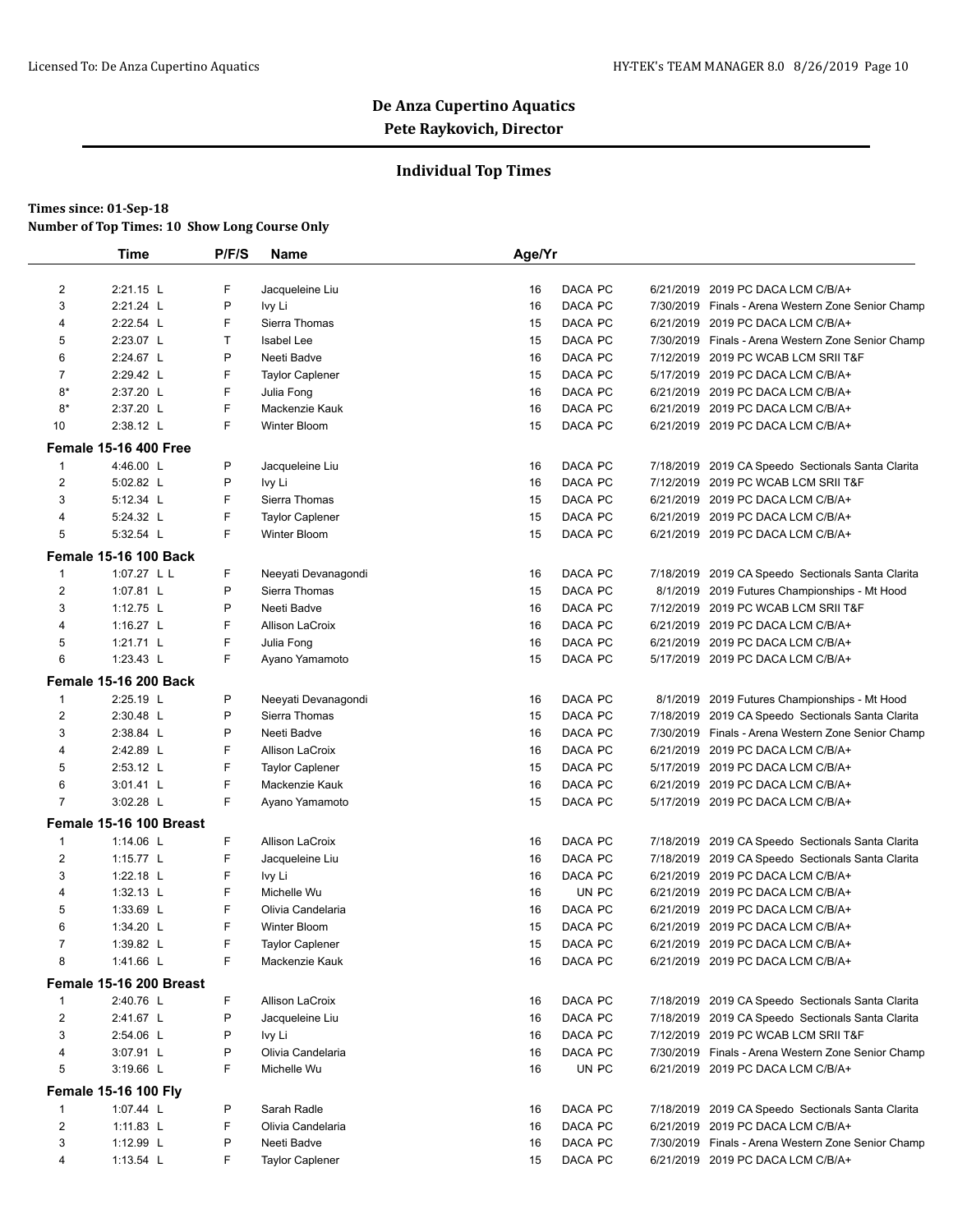### **Individual Top Times**

|                | <b>Time</b>                  | P/F/S | Name                   | Age/Yr |         |           |                                                    |
|----------------|------------------------------|-------|------------------------|--------|---------|-----------|----------------------------------------------------|
| 5              | 1:21.99 L                    | F     | Mackenzie Kauk         | 16     | DACA PC |           | 6/21/2019 2019 PC DACA LCM C/B/A+                  |
|                | <b>Female 15-16 200 Fly</b>  |       |                        |        |         |           |                                                    |
| 1              | 2:33.12 L                    | P     | Olivia Candelaria      | 16     | DACA PC |           | 7/12/2019 2019 PC WCAB LCM SRII T&F                |
| $\overline{2}$ | 2:35.73 L                    | P     | Sarah Radle            | 16     | DACA PC |           | 7/18/2019 2019 CA Speedo Sectionals Santa Clarita  |
|                | <b>Female 15-16 200 IM</b>   |       |                        |        |         |           |                                                    |
| 1              | 2:27.06 L                    | P     | Allison LaCroix        | 16     | DACA PC |           | 8/1/2019 2019 Futures Championships - Mt Hood      |
| $\overline{c}$ | 2:30.37 L                    | P     | Sarah Radle            | 16     | DACA PC | 7/18/2019 | 2019 CA Speedo Sectionals Santa Clarita            |
| 3              | 2:36.86 L                    | P     | Ivy Li                 | 16     | DACA PC | 7/12/2019 | 2019 PC WCAB LCM SRII T&F                          |
| 4              | 2:38.99 L                    | F     | Neeyati Devanagondi    | 16     | DACA PC |           | 6/21/2019 2019 PC DACA LCM C/B/A+                  |
| 5              | 2:39.75 L                    | F     | Jacqueleine Liu        | 16     | DACA PC |           | 6/21/2019 2019 PC DACA LCM C/B/A+                  |
| 6              | 2:39.98 L                    | P     | Neeti Badve            | 16     | DACA PC |           | 7/12/2019 2019 PC WCAB LCM SRII T&F                |
| $\overline{7}$ | 2:40.77 L                    | P     | Olivia Candelaria      | 16     | DACA PC |           | 7/30/2019 Finals - Arena Western Zone Senior Champ |
| 8              | 2:51.47 L                    | F     | <b>Taylor Caplener</b> | 15     | DACA PC |           | 6/21/2019 2019 PC DACA LCM C/B/A+                  |
| 9              | 2:59.65 L                    | F     | Mackenzie Kauk         | 16     | DACA PC |           | 6/21/2019 2019 PC DACA LCM C/B/A+                  |
| 10             | 3:02.21 L                    | F     | Ayano Yamamoto         | 15     | DACA PC |           | 6/21/2019 2019 PC DACA LCM C/B/A+                  |
|                | <b>Female 15-16 400 IM</b>   |       |                        |        |         |           |                                                    |
|                |                              |       |                        |        |         |           |                                                    |
| 1              | 5:21.36 L                    | P     | Allison LaCroix        | 16     | DACA PC |           | 7/18/2019 2019 CA Speedo Sectionals Santa Clarita  |
| $\overline{2}$ | 5:36.69 L                    | P     | Olivia Candelaria      | 16     | DACA PC |           | 7/12/2019 2019 PC WCAB LCM SRII T&F                |
|                | Female 17-18 50 Free         |       |                        |        |         |           |                                                    |
| 1              | 27.13 L                      | S     | Chanell Kann           | 17     | DACA PC | 7/18/2019 | 2019 CA Speedo Sectionals Santa Clarita            |
| 2              | 27.46 L                      | P     | Kelly Ryoo             | 17     | DACA PC | 7/18/2019 | 2019 CA Speedo Sectionals Santa Clarita            |
| 3              | 28.56 L                      | P     | Kaling Phung           | 18     | DACA PC |           | 7/18/2019 2019 CA Speedo Sectionals Santa Clarita  |
| 4              | 28.58 L                      | P     | Cara Lee               | 17     | DACA PC |           | 7/18/2019 2019 CA Speedo Sectionals Santa Clarita  |
| 5              | 29.18 L                      | F     | Isabella Guadiamos     | 17     | DACA PC |           | 6/21/2019 2019 PC DACA LCM C/B/A+                  |
| 6              | 29.59 L                      | F     | Mei Matsumoto          | 17     | DACA PC |           | 6/21/2019 2019 PC DACA LCM C/B/A+                  |
| $\overline{7}$ | 30.24 L                      | F     | Patricia Saito         | 17     | DACA PC |           | 6/21/2019 2019 PC DACA LCM C/B/A+                  |
| 8              | 31.15 L                      | F     | Rachael Tucker         | 18     | DACA PC |           | 6/21/2019 2019 PC DACA LCM C/B/A+                  |
| 9              | 33.60 L                      | F     | Iris Yuh               | 17     | DACA PC |           | 6/21/2019 2019 PC DACA LCM C/B/A+                  |
|                | <b>Female 17-18 100 Free</b> |       |                        |        |         |           |                                                    |
| 1              | 59.58 L                      | P     | Kelly Ryoo             | 17     | DACA PC | 8/1/2019  | 2019 Futures Championships - Mt Hood               |
| 2              | 59.87 L                      | P     | Chanell Kann           | 17     | DACA PC |           | 7/18/2019 2019 CA Speedo Sectionals Santa Clarita  |
| 3              | 1:01.49 L                    | P     | Cara Lee               | 17     | DACA PC |           | 7/30/2019 Finals - Arena Western Zone Senior Champ |
| 4              | 1:01.82 L                    | P     | Kaling Phung           | 18     | DACA PC |           | 7/18/2019 2019 CA Speedo Sectionals Santa Clarita  |
| 5              | 1:01.83 $L$                  | P     | Isabella Guadiamos     | 17     | DACA PC |           | 7/18/2019 2019 CA Speedo Sectionals Santa Clarita  |
| 6              | 1:02.32 $L$                  | P     | Patricia Saito         | 17     | DACA PC |           | 7/18/2019 2019 CA Speedo Sectionals Santa Clarita  |
| 7              | 1:02.55 L                    | P     | Mei Matsumoto          | 18     | DACA PC |           | 7/12/2019 2019 PC WCAB LCM SRII T&F                |
| 8              | 1:07.02 $L$                  | F     | Rachael Tucker         | 18     | DACA PC |           | 6/21/2019 2019 PC DACA LCM C/B/A+                  |
| 9              | 1:11.37 L                    | F     | Brianna McColm         | 18     | DACA PC |           | 6/21/2019 2019 PC DACA LCM C/B/A+                  |
| 10             | 1:15.98 L                    | F     | Iris Yuh               | 17     | DACA PC |           | 6/21/2019 2019 PC DACA LCM C/B/A+                  |
|                | <b>Female 17-18 200 Free</b> |       |                        |        |         |           |                                                    |
| $\mathbf{1}$   | 2:08.09 L L                  | F     | Kelly Ryoo             | 17     | DACA PC |           | 7/18/2019 2019 CA Speedo Sectionals Santa Clarita  |
| 2              | 2:12.18 L                    | P     | Mei Matsumoto          | 18     | DACA PC |           | 7/18/2019 2019 CA Speedo Sectionals Santa Clarita  |
| 3              | 2:13.60 L                    | P     | Cara Lee               | 17     | DACA PC |           | 7/30/2019 Finals - Arena Western Zone Senior Champ |
| 4              | 2:14.71 L                    | F     | Patricia Saito         | 17     | DACA PC |           | 6/21/2019 2019 PC DACA LCM C/B/A+                  |
| 5              | 2:15.44 L                    | P     | Rachael Tucker         | 18     | DACA PC |           | 7/18/2019 2019 CA Speedo Sectionals Santa Clarita  |
| 6              | 2:18.35 L                    | F     | Chanell Kann           | 17     | DACA PC |           | 6/21/2019 2019 PC DACA LCM C/B/A+                  |
| $\overline{7}$ | 2:18.93 L                    | F     | Kaling Phung           | 18     | DACA PC |           | 6/21/2019 2019 PC DACA LCM C/B/A+                  |
| 8              | 2:20.23 L                    | F     | Isabella Guadiamos     | 17     | DACA PC |           | 6/21/2019 2019 PC DACA LCM C/B/A+                  |
| 9              | 2:35.24 L                    | F     | Brianna McColm         | 18     | DACA PC |           | 6/21/2019 2019 PC DACA LCM C/B/A+                  |
| 10             | 2:41.37 L                    | F     | Iris Yuh               | 17     | DACA PC |           | 6/21/2019 2019 PC DACA LCM C/B/A+                  |
|                |                              |       |                        |        |         |           |                                                    |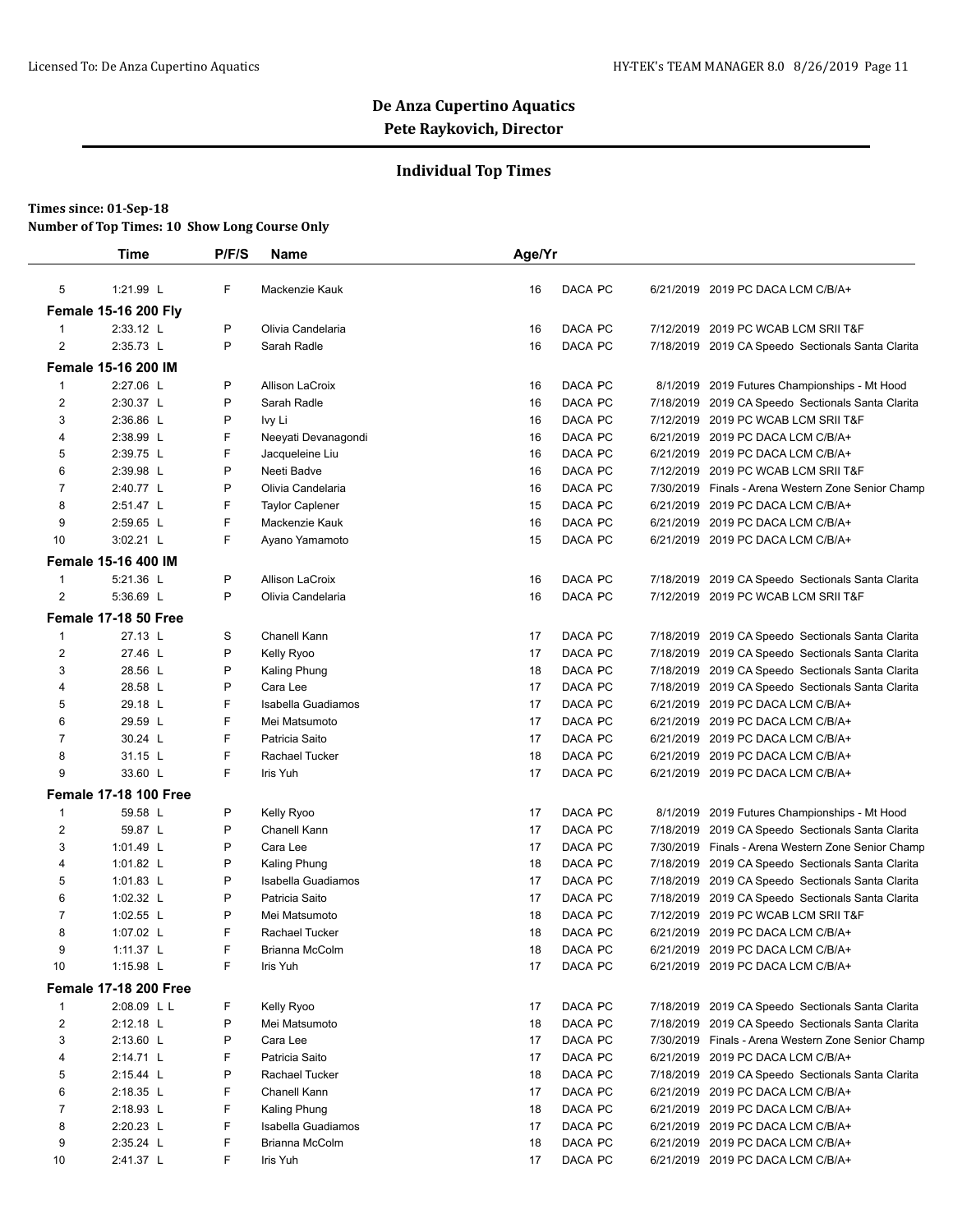### **Individual Top Times**

#### **Times since: 01-Sep-18**

**Number of Top Times: 10 Show Long Course Only**

|                         | <b>Time</b>                               | P/F/S | <b>Name</b>        | Age/Yr |         |           |                                                                                              |
|-------------------------|-------------------------------------------|-------|--------------------|--------|---------|-----------|----------------------------------------------------------------------------------------------|
|                         |                                           |       |                    |        |         |           |                                                                                              |
| $\mathbf 1$             | <b>Female 17-18 400 Free</b><br>4:38.49 L | P     | Patricia Saito     | 17     | DACA PC |           |                                                                                              |
| $\overline{2}$          | 4:39.43 L                                 | P     | Mei Matsumoto      | 18     | DACA PC | 7/18/2019 | 7/18/2019 2019 CA Speedo Sectionals Santa Clarita<br>2019 CA Speedo Sectionals Santa Clarita |
| 3                       | 4:47.77 L                                 | P     | Rachael Tucker     | 18     | DACA PC |           | 7/18/2019 2019 CA Speedo Sectionals Santa Clarita                                            |
|                         |                                           |       |                    |        |         |           |                                                                                              |
|                         | <b>Female 17-18 800 Free</b>              |       |                    |        |         |           |                                                                                              |
| $\mathbf 1$             | 9:41.81 L                                 | F     | Patricia Saito     | 17     | DACA PC |           | 7/18/2019 2019 CA Speedo Sectionals Santa Clarita                                            |
|                         | <b>Female 17-18 1500 Free</b>             |       |                    |        |         |           |                                                                                              |
| $\mathbf{1}$            | 18:56.18 L                                | F     | Rachael Tucker     | 18     | DACA PC |           | 7/18/2019 2019 CA Speedo Sectionals Santa Clarita                                            |
| 2                       | 20:59.74 L                                | F     | Brianna McColm     | 18     | DACA PC |           | 6/21/2019 2019 PC DACA LCM C/B/A+                                                            |
|                         | <b>Female 17-18 100 Back</b>              |       |                    |        |         |           |                                                                                              |
| $\mathbf{1}$            | 1:07.12 L                                 | F     | Kaling Phung       | 18     | DACA PC |           | 7/18/2019 2019 CA Speedo Sectionals Santa Clarita                                            |
| $\overline{2}$          | 1:08.52 L                                 | P     | Chanell Kann       | 17     | DACA PC | 7/18/2019 | 2019 CA Speedo Sectionals Santa Clarita                                                      |
| 3                       | 1:16.12 $L$                               | F     | Rachael Tucker     | 18     | DACA PC | 6/21/2019 | 2019 PC DACA LCM C/B/A+                                                                      |
| $\overline{4}$          | 1:30.39 L                                 | F     | Iris Yuh           | 17     | DACA PC |           | 6/21/2019 2019 PC DACA LCM C/B/A+                                                            |
|                         | <b>Female 17-18 200 Back</b>              |       |                    |        |         |           |                                                                                              |
| $\mathbf{1}$            | 2:29.29 L                                 | P     | Kaling Phung       | 18     | DACA PC |           | 7/18/2019 2019 CA Speedo Sectionals Santa Clarita                                            |
| $\overline{2}$          | 2:33.27 L                                 | F     | Chanell Kann       | 17     | DACA PC | 6/21/2019 | 2019 PC DACA LCM C/B/A+                                                                      |
| 3                       | 2:41.95 L                                 | F     | Rachael Tucker     | 18     | DACA PC |           | 6/21/2019 2019 PC DACA LCM C/B/A+                                                            |
| $\overline{4}$          | 2:46.10 L                                 | F     | Kelly Ryoo         | 17     | DACA PC |           | 6/21/2019 2019 PC DACA LCM C/B/A+                                                            |
|                         |                                           |       |                    |        |         |           |                                                                                              |
|                         | Female 17-18 100 Breast                   |       |                    |        |         |           |                                                                                              |
| $\mathbf{1}$            | 1:15.88 L                                 | P     | Chanell Kann       | 17     | DACA PC |           | 7/18/2019 2019 CA Speedo Sectionals Santa Clarita                                            |
| $\overline{2}$          | 1:16.81 L                                 | P     | Isabella Guadiamos | 17     | DACA PC |           | 7/18/2019 2019 CA Speedo Sectionals Santa Clarita                                            |
| 3                       | 1:17.17 L                                 | P     | Kelly Ryoo         | 17     | DACA PC | 7/18/2019 | 2019 CA Speedo Sectionals Santa Clarita                                                      |
| 4                       | 1:39.41 L                                 | F     | Brianna McColm     | 18     | DACA PC |           | 6/21/2019 2019 PC DACA LCM C/B/A+                                                            |
|                         | Female 17-18 200 Breast                   |       |                    |        |         |           |                                                                                              |
| $\mathbf{1}$            | 2:45.52 L                                 | P     | Isabella Guadiamos | 17     | DACA PC | 7/18/2019 | 2019 CA Speedo Sectionals Santa Clarita                                                      |
| 2                       | 2:47.36 L                                 | P     | Chanell Kann       | 17     | DACA PC | 7/18/2019 | 2019 CA Speedo Sectionals Santa Clarita                                                      |
| 3                       | 3:25.16 L                                 | F     | Brianna McColm     | 18     | DACA PC |           | 6/21/2019 2019 PC DACA LCM C/B/A+                                                            |
|                         | <b>Female 17-18 100 Fly</b>               |       |                    |        |         |           |                                                                                              |
| $\mathbf{1}$            | 1:06.03 L                                 | T     | Isabella Guadiamos | 17     | DACA PC | 8/1/2019  | 2019 Futures Championships - Mt Hood                                                         |
| 2                       | 1:07.09 L                                 | P     | Cara Lee           | 17     | DACA PC |           | 7/30/2019 Finals - Arena Western Zone Senior Champ                                           |
| 3                       | 1:07.67 L                                 | P     | Kaling Phung       | 18     | DACA PC |           | 8/1/2019 2019 Futures Championships - Mt Hood                                                |
| 4                       | 1:11.58 $L$                               | F     | Kelly Ryoo         | 17     | DACA PC | 6/21/2019 | 2019 PC DACA LCM C/B/A+                                                                      |
| 5                       | 1:12.18 $L$                               | F     | Chanell Kann       | 17     | DACA PC | 6/21/2019 | 2019 PC DACA LCM C/B/A+                                                                      |
| 6                       | 1:21.97 L                                 | F     | Brianna McColm     | 18     | DACA PC |           | 6/21/2019 2019 PC DACA LCM C/B/A+                                                            |
|                         | <b>Female 17-18 200 IM</b>                |       |                    |        |         |           |                                                                                              |
| $\mathbf{1}$            | 2:23.16 L                                 | P     | Chanell Kann       | 17     | DACA PC |           | 8/1/2019 2019 Futures Championships - Mt Hood                                                |
| $\overline{\mathbf{c}}$ | 2:26.08 L                                 | F     | Isabella Guadiamos | 17     | DACA PC |           | 7/18/2019 2019 CA Speedo Sectionals Santa Clarita                                            |
| 3                       | 2:27.26 L                                 | Ρ     | Kelly Ryoo         | 17     | DACA PC |           | 7/18/2019 2019 CA Speedo Sectionals Santa Clarita                                            |
| 4                       | 2:32.10 L                                 | P     | Kaling Phung       | 18     | DACA PC | 7/18/2019 | 2019 CA Speedo Sectionals Santa Clarita                                                      |
| 5                       | 2:36.23 L                                 | Ρ     | Cara Lee           | 17     | DACA PC |           | 7/30/2019 Finals - Arena Western Zone Senior Champ                                           |
| 6                       | 2:38.72 L                                 | F     | Patricia Saito     | 17     | DACA PC |           | 6/21/2019 2019 PC DACA LCM C/B/A+                                                            |
| $\overline{7}$          | 2:55.77 L                                 | F     | Brianna McColm     | 18     | DACA PC |           | 6/21/2019 2019 PC DACA LCM C/B/A+                                                            |
| 8                       | 3:03.27 L                                 | F     | Iris Yuh           | 17     | DACA PC |           | 6/21/2019 2019 PC DACA LCM C/B/A+                                                            |
|                         | <b>Female 17-18 400 IM</b>                |       |                    |        |         |           |                                                                                              |
| 1                       | 5:20.86 L                                 | P     | Isabella Guadiamos | 17     | DACA PC |           | 7/18/2019 2019 CA Speedo Sectionals Santa Clarita                                            |
|                         |                                           |       |                    |        |         |           |                                                                                              |
|                         | Female 19 & Over 50 Free                  |       |                    |        |         |           |                                                                                              |
| $\mathbf{1}$            | 28.21 L                                   | P     | Sayeh Faridnia     | 21     | DACA PC |           | 7/18/2019 2019 CA Speedo Sectionals Santa Clarita                                            |